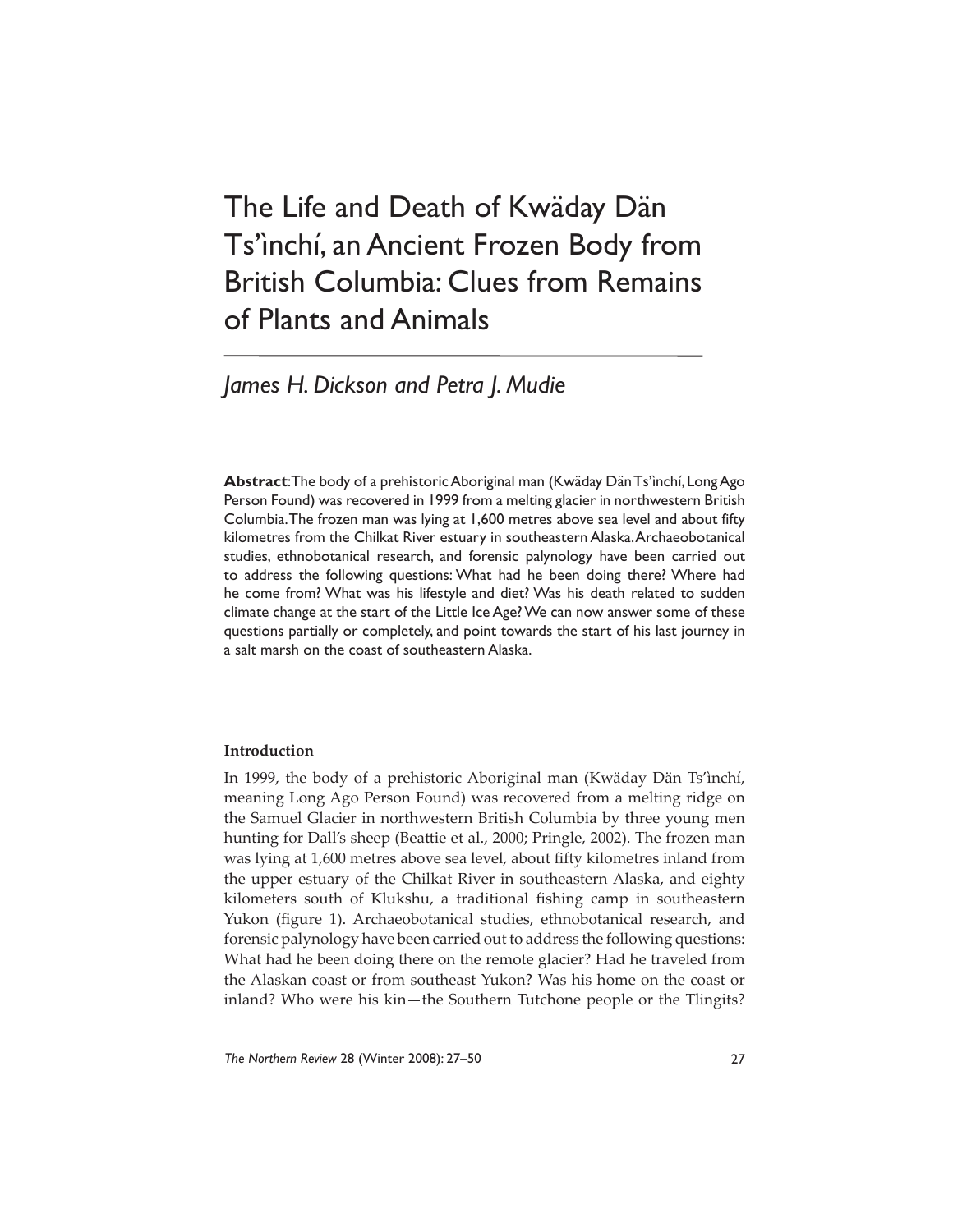What was his lifestyle and was his diet mainly of marine or inland origin? By examining the plant, animal, and microscopic sediment particles in samples from the man's intestines and clothing, we hope to clarify our earlier work (Dickson et al., 2004; Mudie et al., 2005) that points toward the start of his last journey in a salt marsh on the coast of southeast Alaska. We also hope to unravel more clues as to why this apparently healthy, strong young man died on such a remote glacier. His remains showed no evidence of attack or struggle (Beattie et al., 2000), and it seems that he was most likely caught in a sudden, unpredicted blizzard that buried him to a depth of about three metres for several centuries until the recent climate warming began to melt out his remains. The lack of desiccation of his body, and the small amount of change in his skin and fat tissue (adipocere) also show that his body was continuously buried by ice and snow until the recent rapid melting of the southern glacier margin.

At the 2005 "Rapid Landscape Change and Human Response in the Arctic and Subarctic" conference in Whitehorse, Yukon, most of the archaeological



**Figure 1.** Map showing the location of the discovery site and other important places mentioned in the text

28 Dickson and Mudie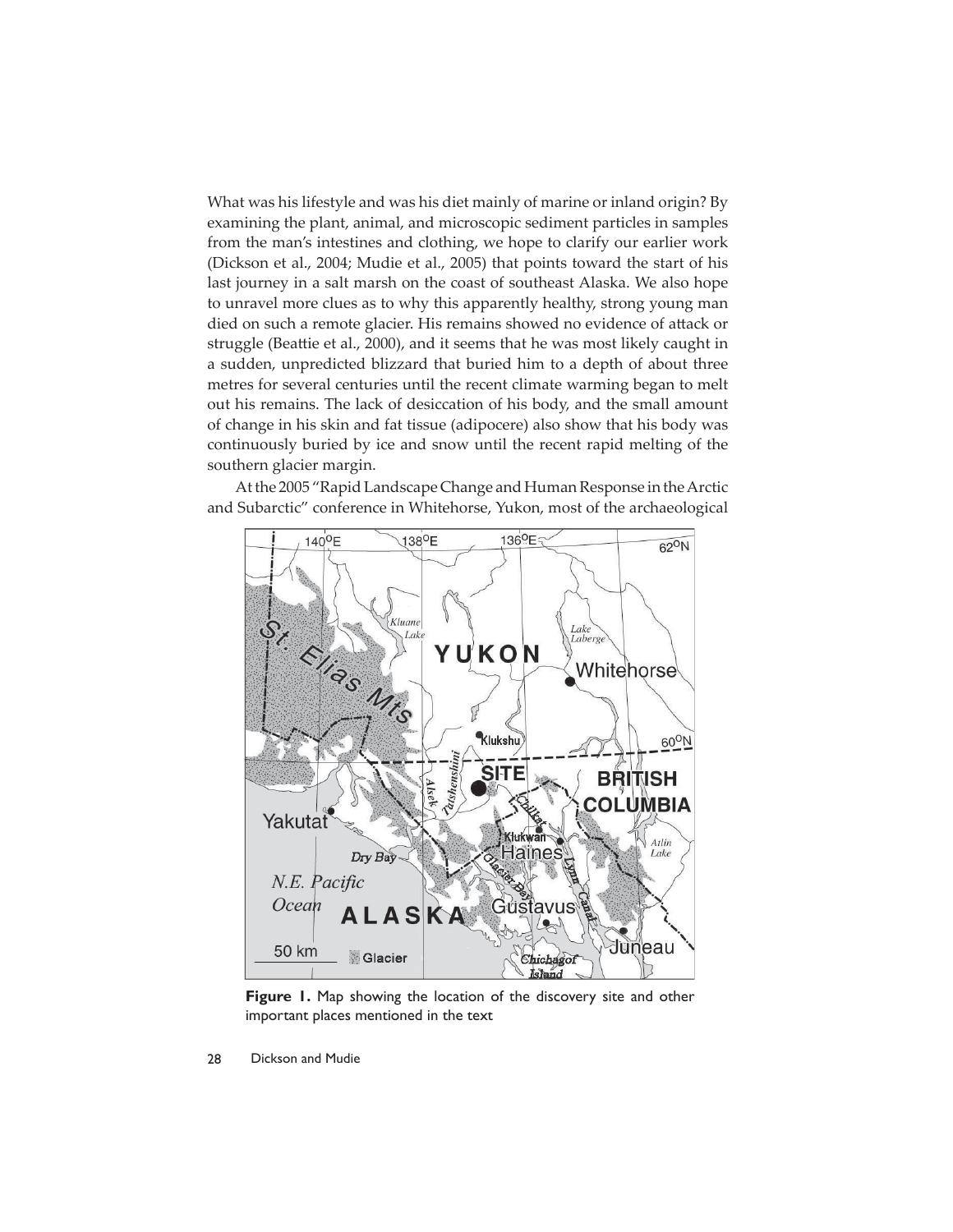and paleoecological presentations talked about changes in human societies on time scales of decades to millennia. Our work on the life and death of Kwäday Dän Ts'ìnchí is almost unique in that we are looking at the life of one person, on a *scale of months, days, and hours*. The only other known example of such detailed archaeobotanical work is the study of the European frozen man, Ötzi, who lived near the border of Austria and Italy about 5,300 years ago (Dickson et al., 2003, 2005, 2008; Oeggl et al., 2007). Learning about the past can be difficult when the informant has been frozen for 550 years. Fortunately, microscopic remains of plants and animals from the frozen body and its clothing can tell us a story about the last days of the young man known as Kwäday Dän Ts'ìnchí. This Southern Tutchone name means Long Ago Person Found. It was given to him because he was discovered in the traditional territory of the Yukon's Champagne and Aishihik First Nations, on a glacier high in the southern part of Tatshenshini-Alsek Park in northwestern British Columbia (Beattie et al., 2000; Pringle, 2002). The Champagne and Aishihik First Nations have also taken a leadership role in the management of this important find that has triggered international public and scientific interest (Greer et al., 2005).

The frozen body was located on the edge of the Samuel Glacier in the southern St. Elias Mountains, near the head of Fault Creek, about halfway between the traditional Champagne village of Klukshu, in the Tatshenshini River drainage basin, and the Tlingit village of Klukwan, in the Chilkat River drainage basin (figure 1). Because of this position on the mountain divide between the Yukon Plateau and the Alaskan coast, there is much interest in trying to find out where Kwäday Dän Ts'inchí was travelling to, whether his home was on the coast or in the interior, and whether differences in the glacial landscape may have made it easier to cross the mountain divide before the start of the Little Ice Age in the region about 550 years ago.

The results from the identification of plants and animals found with the body and from chemical analysis of the bones and hair are helping to answer these questions (Dickson et al., 2004; Mudie et al., 2005). Information on traditional plant use contributed by Alaskan Native Americans and Yukon First Nation elders is also helping to solve the puzzle (Mudie et al., 2005). In this article, we first briefly review the previously published archaeological, archaeobotanical, and chemical information that addresses these questions about Kwäday Dän Ts'ìnchí's homeland and last journey. We then report on the results of new studies of microscopic plant and animal remains and silt-sized mineral grains that have been found in tiny samples from the stomach and intestines of the frozen body. These samples record the meals that Kwäday Dän Ts'ìnchí ate and the water that he drank during the last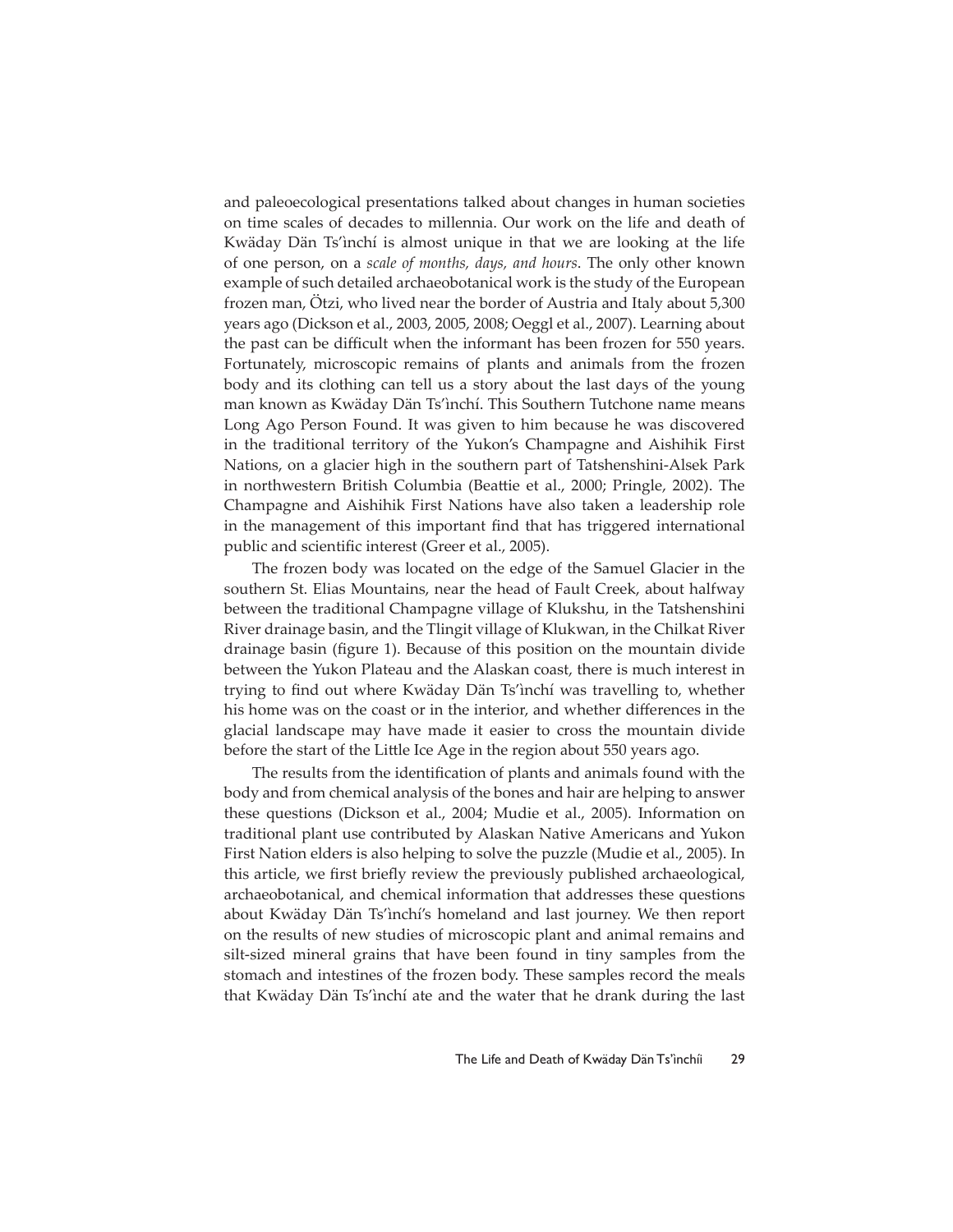two to three days of his life. The samples from his intestines and clothing provide us with a detailed diary of his last journey, and if we can identify the geographically varying, local sources of the food and water recorded in this unique proxy-diary, we can backtrack his travel route in the days just before he died. Finally, we use all of these data sources to draw a few conclusions about the climate and possible landscape changes at the discovery site between about 1500 and 2005 AD.

## **Previous Studies**

The frozen body of Kwäday Dän Ts'ìnchí was found by three British Columbian hunters on the morning of Saturday, August 14, 1999 (Beattie et al., 2000). Although the body was fractured by the glacier ice, it showed no sign of foul play prior to death. After consultation with First Nations elders and with archaeologists in Whitehorse, the body was packed in ice and taken to the Royal British Columbian Museum in Victoria where it was examined by an anatomist, botanists, a microbiologist, and a parasitologist. Following completion of the autopsy and consultation with neighbouring Yukon and British Columbia First Nations and southeast Alaska Tribes, the remains were cremated in 2001 and returned to the mountain where Kwäday Dän Ts'ìnchí lost his life (Greer et al., 2005). His belongings and various other artifacts from the site area were retained, and these are the focus of ongoing research conservation work and replication efforts by archaeologists and anthropologists. The discovery site is also monitored yearly and additional finds have been made in high-melt summers. At the autopsy, many samples were obtained from the frozen body of Kwäday Dän Ts'ìnchí and his clothing—a robe made of Arctic ground squirrel skin—and all of these are the subject of ongoing studies as outlined by Beattie et al. (2000) and by Dickson et al. (2004). Because of the excellent preservation of the body and the standard autopsy, his intestines could be sampled much more carefully and completely than for the older frozen body of Ötzi, whose intestines are very shrivelled, and for whom an autopsy was never conducted to examine his internal organs directly. Ötzi's intestines could only be examined by endoscopic probes that could not see the full layout of his internal organs and were much less precise in taking samples for medical and forensic studies. The presence of chyme in the stomach of Kwäday Dän Ts'ìnchí shows that death must have occurred only a few hours after he ate his last meal. The complete sampling from stomach to rectum gives us a full food diary of the last three days of his life.

Radiocarbon dating of collagen from the bones of Kwäday Dän Ts'ìnchí (Richards et al., 2007) provides uncalibrated ages of  $952 \pm 28$  yr BP (OxA-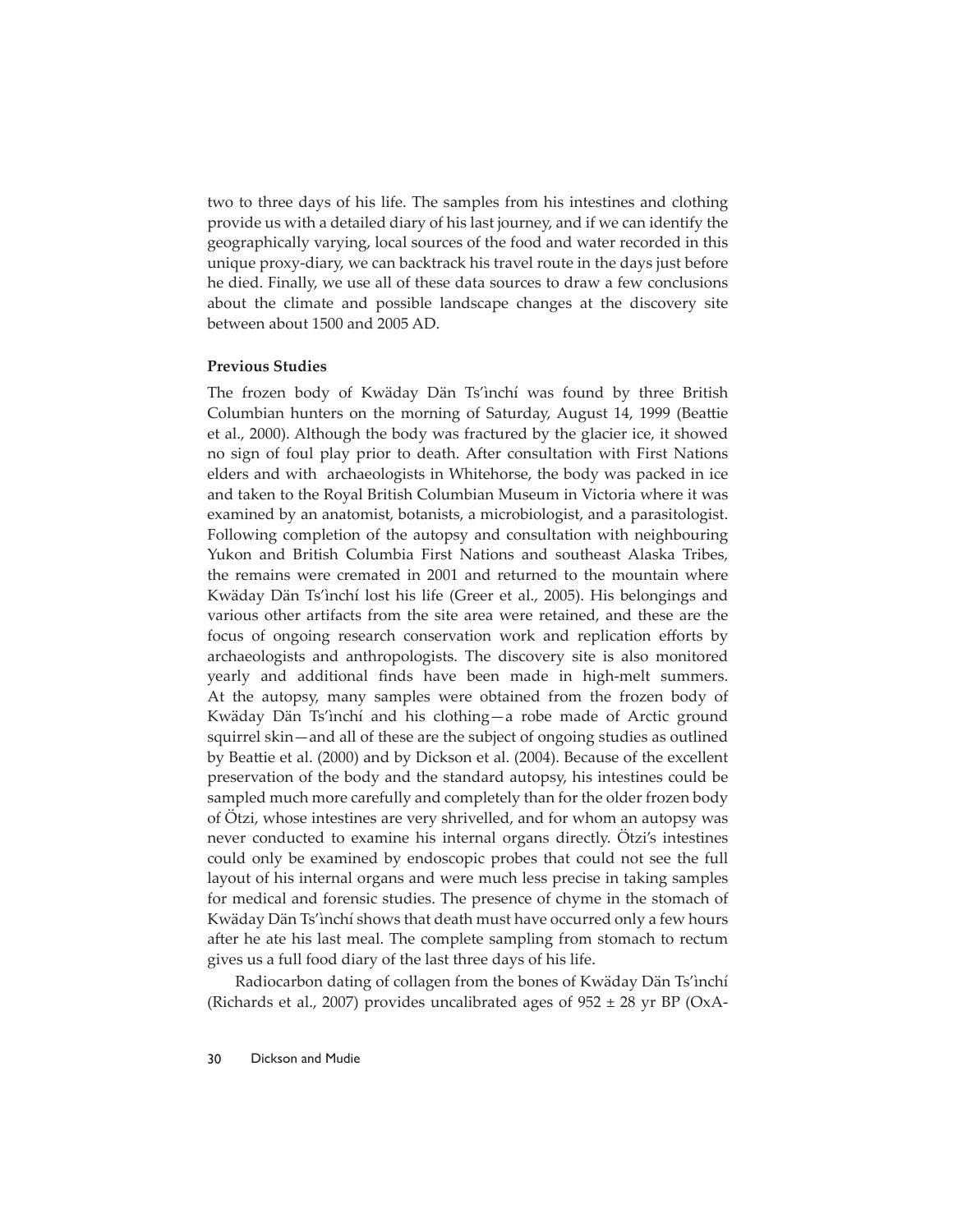10224) and 935  $\pm$  75 yr BP (NZA-15675), which give a combined age of 944  $\pm$ 80 yr BP (i.e., 929 to 1089 AD). The range of possible calibrated ages for the time of his death, however, is much larger, varying from a maximum of 1480 AD to a minimum of 1850 cal AD (Richards et al., 2007). However, most of the radiocarbon ages obtained from the clothing associated with his frozen body suggest that Kwäday Dän Ts'ìnchí lived from between 1400 AD and 1490 AD (Beattie et al., 2000; Richards et al., 2007). The structure of his bones indicates that he died at a young age of about twenty years old, at which time he appeared to be in good health (Beattie et al., 2000). Study of the archaeological artifacts, together with microscopic studies of the intestinal samples, isotopic assays of bone, muscle, and hair, and the identification of organic remains adhering to clothing, all provide different clues with which to unravel not just the contents of his last several meals but also the timeline and geographical details of his last journey.

## *Archaeological Clues*

The published archaeological evidence for the kinship and domicile of the Kwäday Dän Ts'ìnchí is somewhat ambiguous. Initial results of DNA analysis (Monsalve et al., 2002) has shown that he was clearly a North American Aboriginal, belonging to the mtDNA haplogroup A that today is most common among Native Americans of the Dogrib Continental Na-Dene and the Haida of the Queen Charlotte Islands. However, this DNA group is also found in ancient remains as far afield as South America. His fur robe was made of about ninety-five skins of the Arctic ground squirrel (Mackie, 2004). Today, the Arctic ground squirrel (*Spermophilus parryi plesius*), commonly called a gopher, does not live on the coast but is very common in the interior where it is traditionally used for food and clothing. The ethnographer Catharine McClellan (1975, 158) noted that "almost every older Indian woman in southern Yukon owns a gopher-skin robe," thus suggesting an interior origin for this garment, although it may have ended up on the coast through trade. In contrast, his hat of finely woven spruce roots (Pringle, 2002; Mudie et al., 2005) is of a coastal style, and is possibly made of Sitka spruce, which does not grow inland of the mild wet Pacific Maritime Ecozone. Very large spruce pollen grains, like those of the Sitka spruce, and marine diatoms are present in the fur robe (Mudie, unpublished and table 1), but pollen analysis of the spruce root hat (by R. H. Hebda) has not yet been published.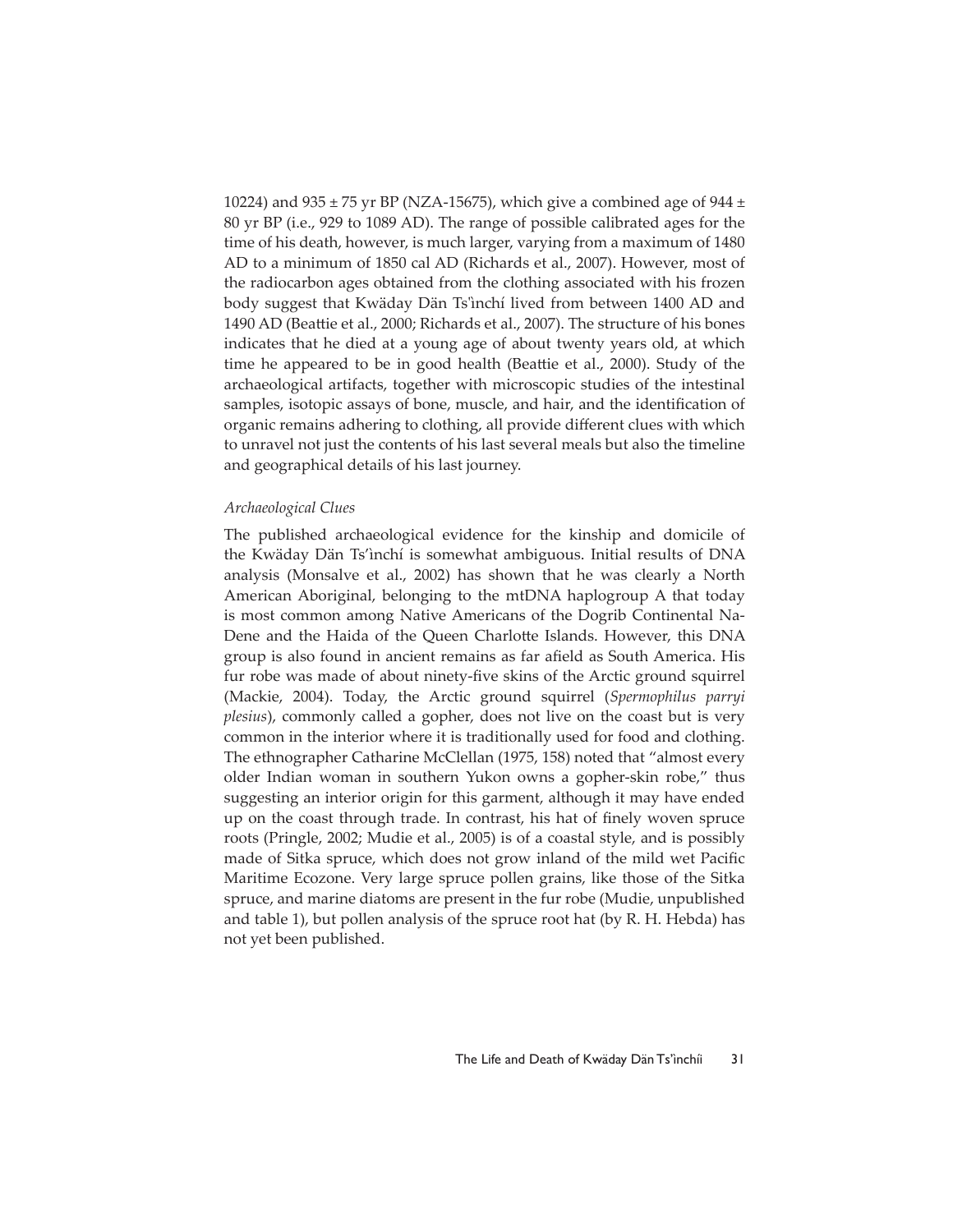## *Stable Isotope Studies*

Studies were made of the carbon ( $\delta^{13}C$ ) and nitrogen ( $\delta^{15}N$ ) isotopes in the bones and the shoulder-length hair of Kwäday Dän Ts'ìnchí (Richards et al. 2007; Dickson et al., 2004). The bone  $\delta^{13}C$  and  $\delta^{15}N$  values measure the dominant component of his diet during the past five to ten years, and the results indicate that more than 90 percent of his protein intake was from marine sources. The  $\delta^{15}N$  values also indicate consumption of high-trophiclevel marine protein, such as predatory fish and marine mammals. The hair isotope data was obtained from two hairs about eight centimetres long, and because one centimetre of hair reflects approximately one month of growth (Richards and Hedges, 1999), they provide information about the last eight months of his life. In contrast with the bone data, the hair  $\delta^{13}C$  and  $\delta^{15}N$ isotopes show a change from a marine signal to a terrestrial isotope signal along the length of the hair, and they indicate that Kwäday Dän Ts'ìnchí spent four to six months inland, eating meat of land animals during the year before he died. However, the hair isotopes do not allow a precise time-series analysis of the last month of his life, so they cannot clarify the question of whether his last journey was from the coast to the inland or vice versa.

#### *Archaeozoological Clues*

Two pieces of fish with scales and many loose scales were on the fur robe and near the body, and these were identified as being from four-year-old chum salmon (*Oncorhynchus keta* Walbaum 1792), probably a single fish (Dickson et al., 2004). The lack of developed circuli (growth rings) near the focus of the scales suggests that the fish had spent only a short time in a freshwater environment before entering the ocean at an early age. Fish bones that may be chum salmon were also found in the lower intestines, but no precise identification has yet been possible.

Five pieces of cartilaginous, internal (endophragmal) skeleton (ten to twelve millimetres long) and similar sized segments of the abdominal outer shell (exoskeleton) of a decapod crustacean were found in the stomach and lower intestines (Dickson et al., 2004). The large size of these pieces show that the crustacean must have been marine, as no terrestrial crustaceans this big are found in the region, and there are no freshwater crayfish north of southern British Columbia. The crustacean pieces are quite similar to that of a crab, but a precise identification has not yet been made.

Eggs of the fish tapeworm (*Diphyllobothrium* sp.) were found in large numbers in the small intestines and in smaller numbers in the descending colon and the rectum (figure 2.1). Five species of *Diphyllobothrium* are known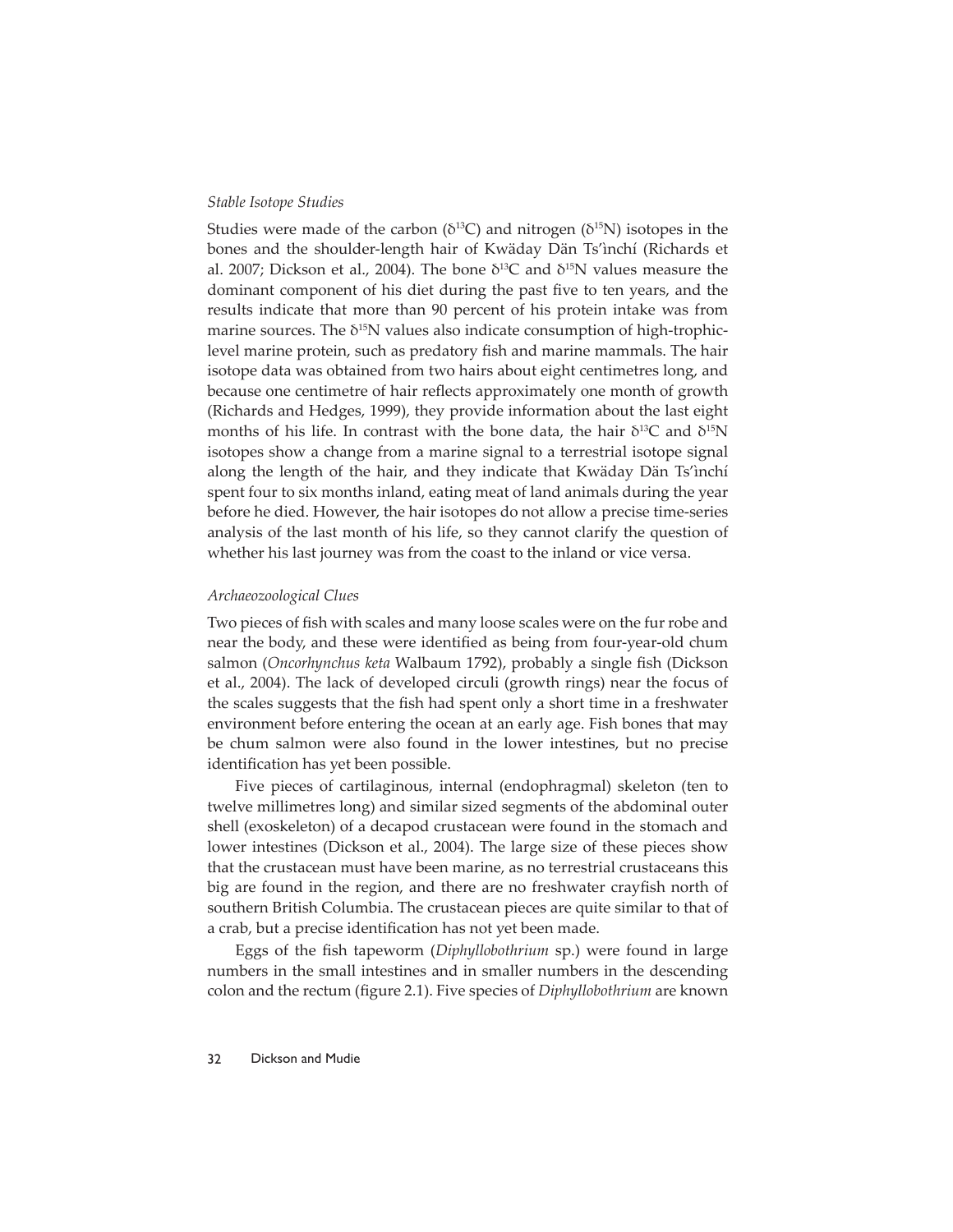to infect humans in Alaska at present. The eggs could not be definitely identified beyond the genus level, based on available material (Rausch and Hilliard, 1970), but many of them have the characteristic posterior knob (antipodal boss) found in *D. latum* (see fig. 3b in Dickson et al., 2004) that infects freshwater and anadromous fish, including several species of Pacific salmon. Humans can be infected by eating uncooked fish that contain the larval stage of the tapeworm, although the infection is not usually harmful. This larval stage requires fresh water for its survival, suggesting an inland fish source, but the larvae can also remain embedded in muscles or encyst on the viscera of anadromous fish for many years after the fish return to the ocean (Bruce Leighton, personal communication, 2005). The fish tapeworm eggs therefore are not a definitive clue to the source, coastal or inland, of the fish.

## *Microscopic Plant Remains*

The three standard pollen counts from chyme subsamples all have as the largest component Chenopodiaceae pollen (about 25 percent). It is not possible to identify different kinds of Chenopod pollen from the light microscope samples, but the wealth of details revealed by Environmental Scanning Electron Microscopy (ESEM) allowed us to identify glasswort (*Salicornia*) pollen in one stomach subsample and one robe sample (Mudie et al., 2005). Some Chenopod pollen also occur on many samples from the robe.

## *Macroscopic Plant Remains*

The ripe fruit of mountain sweet-cicely (*Osmorhiza berteroi* DC, Apiaceae) was found on the fur robe (Dickson et al., 2004). There are three species of this perennial herb genus in the study area (Cody, 2000; Hultén, 1968). The ripe fruits of all species have recurved, brittle hairs that are an adaptation for briefly clinging to fur. One-half of a broken schizocarp, twenty-two millimetres long, was removed from near the lower left-hand corner of the robe. This length of more than twenty millimetres excludes all species but *O. berteroi* (Douglas et al., 1998). The distribution of mountain sweet-cicely is restricted to parts of the Pacific Coastal Ecozone below the treeline.

One needle of coniferous hemlock tree was also found on the fur robe; it is eight millimetres long and keeled and was identified as that of the mountain hemlock (*Tsuga mertensiana* [Bong.] Carr., Pinaceae). This hemlock species is confined to the coastal region, below about 1,000 metres altitude.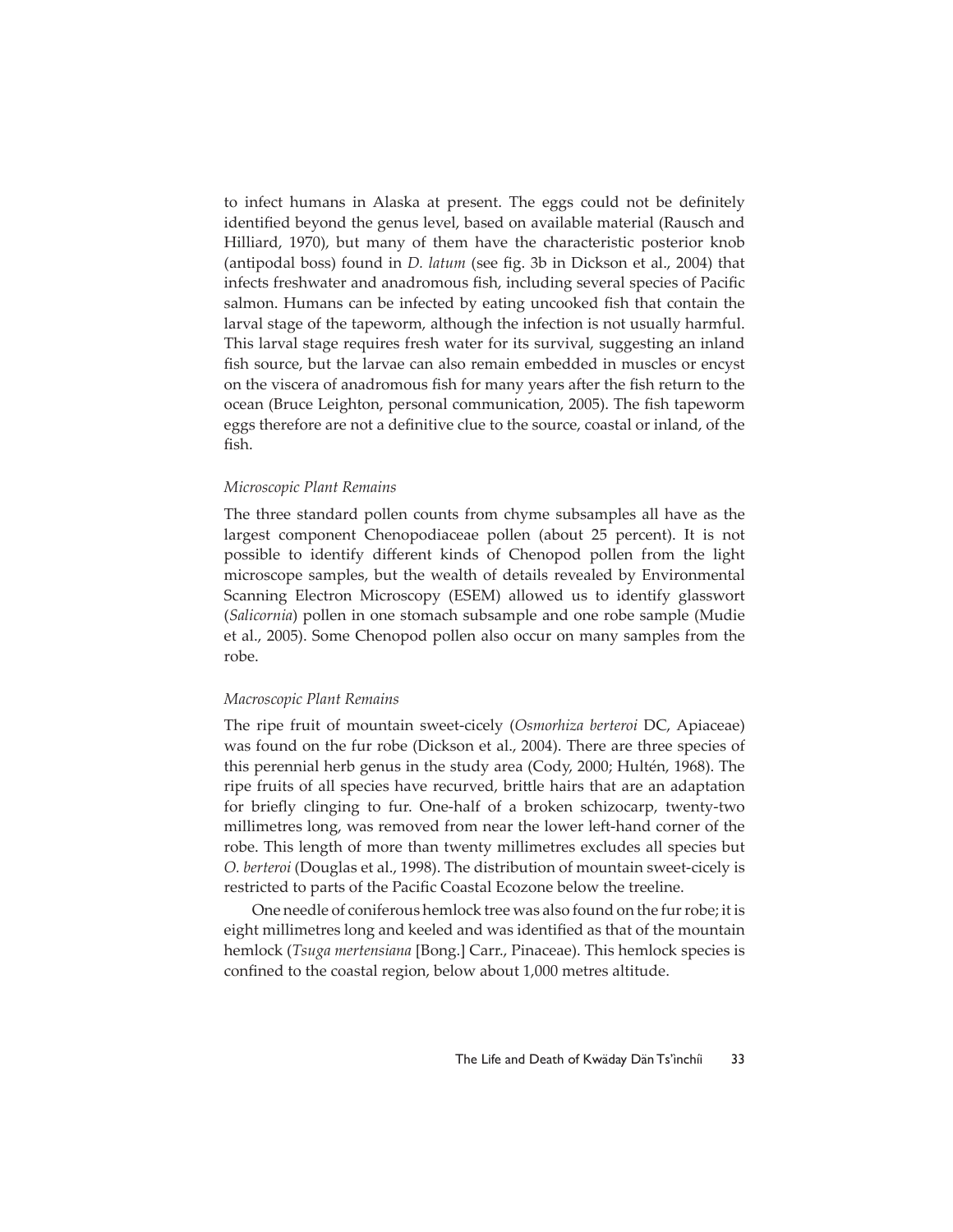## *Ethnobotanical Studies*

The presence of about 25 percent Chenopod pollen in the stomach sample was surprising because it does not occur in surface lake sediments of the study area (Dickson et al., 2004), and it was not found in snow samples taken at the discovery site (table 1). This strongly suggests that the pollen was consumed with food eaten by the Kwäday Dän Ts'ìnchí. It is well-known from historical documents that many members of the Chenopod family (such as beets and spinach) are edible, and that both the coastal and inland glasswort has long been used in Europe for food or medicine (Mudie et al., 2005). In North America, some Chenopods were eaten by Aboriginal people living far south and east of our study area. For our forensic palynology studies, however, we needed to know about the traditional uses of the Aboriginal peoples of the region. With the help of anthropologists Sheila Greer (University of Alberta) and Judy Brakel (Gustavus), we were able to interview elders from the Champagne and Aishihik, Carcross Tagish, and Teetl'it Gwitchin First Nations, and from two coastal Tlingit communities (Klukwan, near Haines, Alaska and Hoonah, in the Chichagof Archipelago). These elders are all experts in the traditional uses of native plants, and they were willing to share their traditional ecological knowledge (TEK) with us in the hope that written documentation will preserve the centuries-old oral knowledge that is now dying out among the young, computer-age Aboriginal people.

The interviews with the elders from the First Nations in Canada revealed that there are no common-place uses for the little annual red glasswort (*Salicornia rubra*) although larger species were used for grain further south (Mudie et al., 2005). Three of the elders, however, thought that the red glasswort may have been dried and used by men as a special diet food or medicine for long distance travel. It has juicy stems that store salt, iodine, and vitamin C, making it a suitable light-weight snack for strenuous mountain journeys. In the coastal region, the Tlingit elders know that the bigger perennial beach asparagus (*Salicornia perennis*) has been used as a vegetable since at least the 1880s. The fact that it has a traditional name, *Suk kadzi*, meaning "loose rope on the beach," indicates that its use goes far back into Tlingit pre-history. The notebooks of Dr. Archibald Menzies, Captain Vancouver's ship doctor, also show that in 1794 both the beach asparagus and beach orache (*Atriplex* spp.) were given to the Europeans as a cure for scurvy (vitamin C deficiency), which was prevalent on the ship. This medical documentation stands in remarkable proximity to the traditional knowledge revealed to us by the inland elders, Clara Schinkel and Ruth Welsh (see Mudie et al., 2005 for details). Certainly, the fact that both the inland and coastal glassworts have high contents of common salt (NaCl) and high-C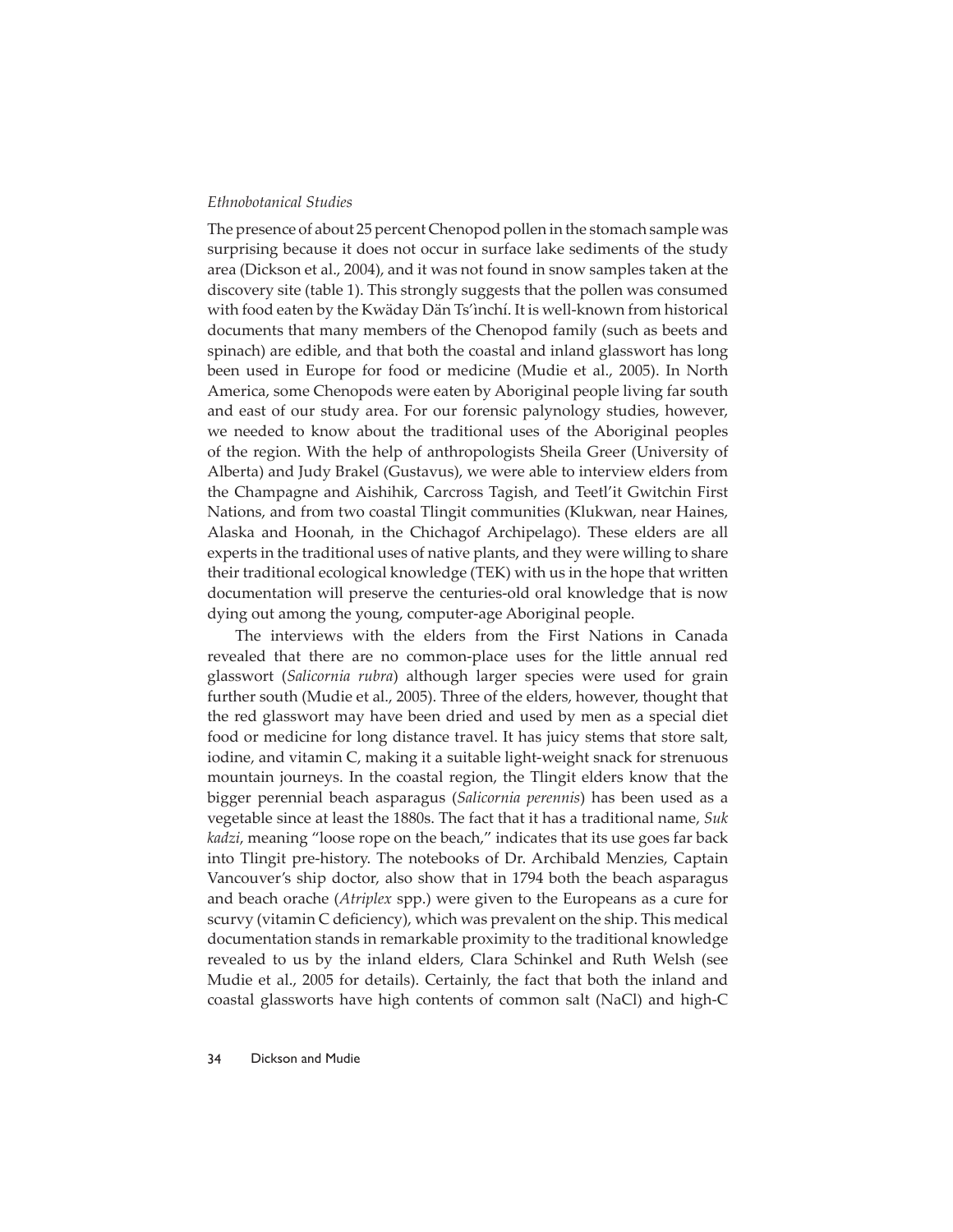acids makes them a useful vegetable and vitamin supplement for rapid travel through the rather barren rocky mountaintops on the path of Kwäday Dän Ts'ìnchí's last journey.

In order to investigate further the questions about Kwäday Dän Ts'ìnchí's diet (marine or terrestrial) and the route that he followed on his last journey across the high mountains between the Yukon and southeast Alaska, we have begun to make a detailed examination of the microscopic plant, animal, and sediment particles in the samples that were removed from his stomach and along the length of his intestines. Because we knew precisely what part of the intestines were sampled, and because we know the speed with which undigested food normally moves from the stomach through the intestines, any plant and animal particles we could identify would give us a partial menu of what Kwäday Dän Ts'ìnchí ate at various times during the last three days of his life. Furthermore, if the plants or animals that he ate were from a very geographically restricted environment, either on the coast or inland, then this might tell us exactly where he had gathered the food. The chemistry of the mineral grains in the samples would also provide clues as to source of the water that he was drinking or that he used to prepare his food, and it would point to the river valleys along which he travelled. In order to carry out these archaeobotanical studies on the very small samples available (less than one gram wet weight), it was necessary to use very careful preparation methods, as we describe in the next section.

## **Methods**

The preparation of the miniscule (about 0.1 mg) chyme subsamples and five intestinal samples for standard pollen analyses by light microscopy was by painstaking use of the normal methods (Faegri and Iversen, 1998). For stereoscan studies, a new type of electron microscope was used, an Environmental Scanning Electron Microscopy (ESEM). With this tool, the pollen residue is simply suspended in a drop of distilled water, mounted on an aluminum SEM stub, and air-dried in a fume hood before being coated with gold-palladium. The coated stubs were scanned with a KeV of 17 and magnification of  $x$  500. Between ten and fifteen grains of each pollen species were then imaged at magnifications of about  $x$  5,000 and  $x$  13,000. Meat fragments, algal spores, diatoms, and other plant fragments in the sample were also imaged. Plant macroremains were picked or washed with jets of distilled water from the surface of the robe and were compared with herbarium specimens and recent field-gathered reference material.

The ESEM is equipped with an Energy Dispersion Spectrometer (EDS) that allows precise measurement of the atomic composition for silt-size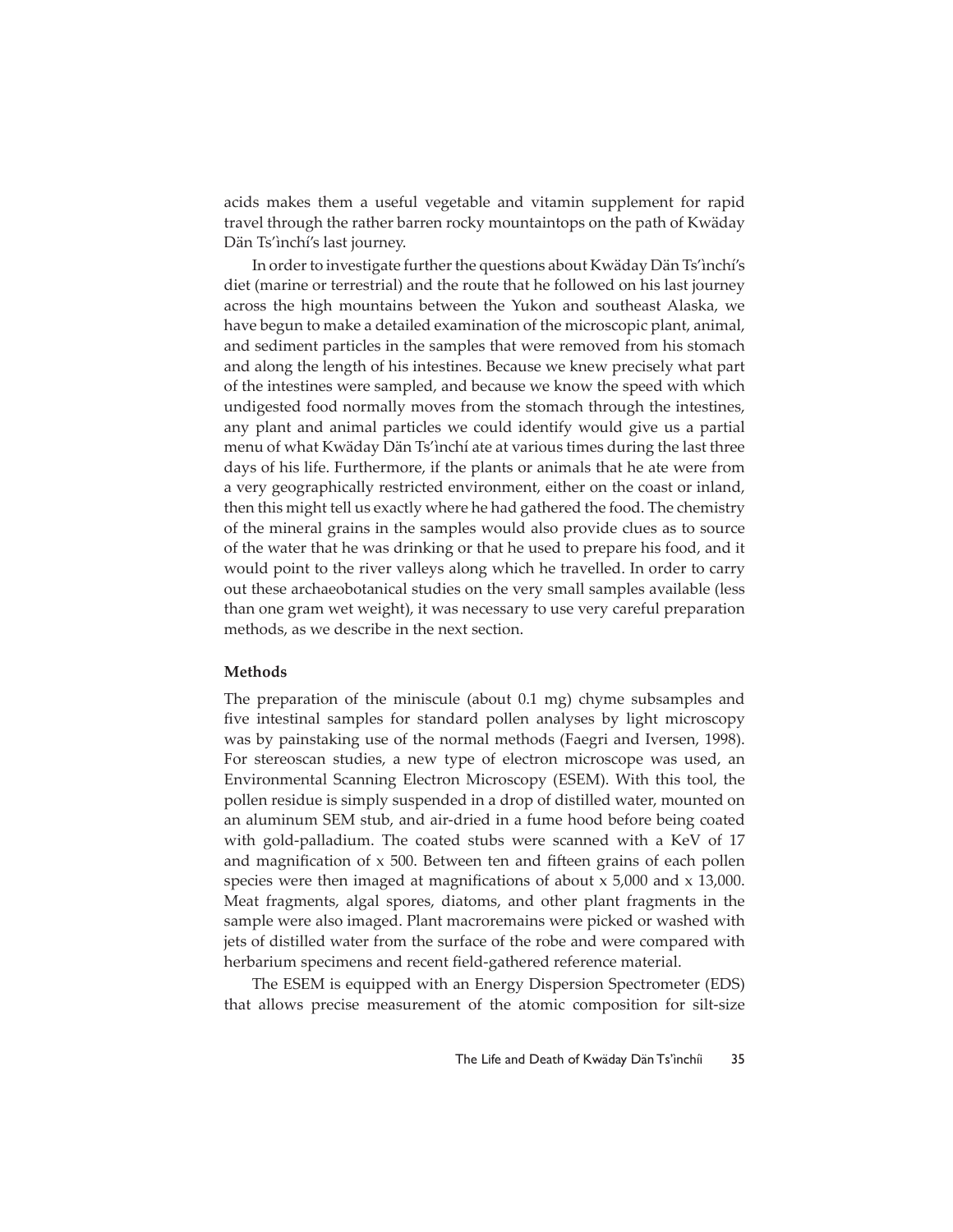mineral grains in the tiny samples, so we could determine their mineralogy and hence, their likely source area. Reference samples were provided from filtered meltwater at the discovery site, as well as from samples collected at Mineral Lakes about five kilometres to the south, and from several streams draining into the Tatshenshini to the north.

## **Results of New Archaeobotanical and Forensic Palynology Studies**

#### *Mosses*

No less than twelve kinds of mosses have been found in the digestive system by Jim Dickson (JHD) compared to only six found in Ötzi (two of which are probably contaminants because of the massive damage to part of his body). Most of these mosses have a very widespread distribution and they are not precise markers of geographical origin. However, three species found in Kwäday Dän Ts'ìnchí provide important environmental clues. The most important mosses for recognising the provenance of the Long Ago Person Found are *Fontinalis* Hedw., a submerged water moss (probably *F. antipyretica*), *Sphagnum Sect. Acutifolia*, a bogmoss, and *Andreaea* cf. *A. rupestris*, a black rock moss.

A leaf of the water moss was found only in the small bowel sample T38- 17. This water moss grows in streams, rivers, and lakes and is quite common in the coastal region from southeast Alaska to the Aleutians, but it has not been recorded for the Yukon (W. Schofield, written communication, 2005). *F. antipyretica* is also one of very few mosses that can grow in brackish water and it can tolerate high levels of calcium and heavy metals, although there also some acid tolerant physiological races in the Appalachians (Janis M.Glime, personal communication, 2005). In the Pacific Northwest, the water moss is more frequent at lower elevations: in northern British Columbia, it grows only below the treeline (~1000 m), and in the Yakutat region of southeast Alaska, it was found only in a coastal pond with water lilies and was not seen in any rivers or streams.

A leaf and a leafy branch of the red bogmoss, *Sphagnum Sect. Acutifolia*, was found in the rectum sample P-14 (figure 2.2). Species of *Sphagnum* grow on deep peat or peaty ground, in wet woods, or on wet rocks. They are most abundant in coastal regions and become progressively sparser with increasing altitude in the Pacific Northwest, as elsewhere. *Sphagnum* mosses have antibacterial properties and have been used traditionally for healing wounds or for hygiene, such as diapers or toilet paper (see Dickson and Dickson, 2002). Red bogmoss was also used as a medicinal plant by the Dena'ina (Kari, 1991) and *Sphagnum* moss (*urju*) was used by some Inuit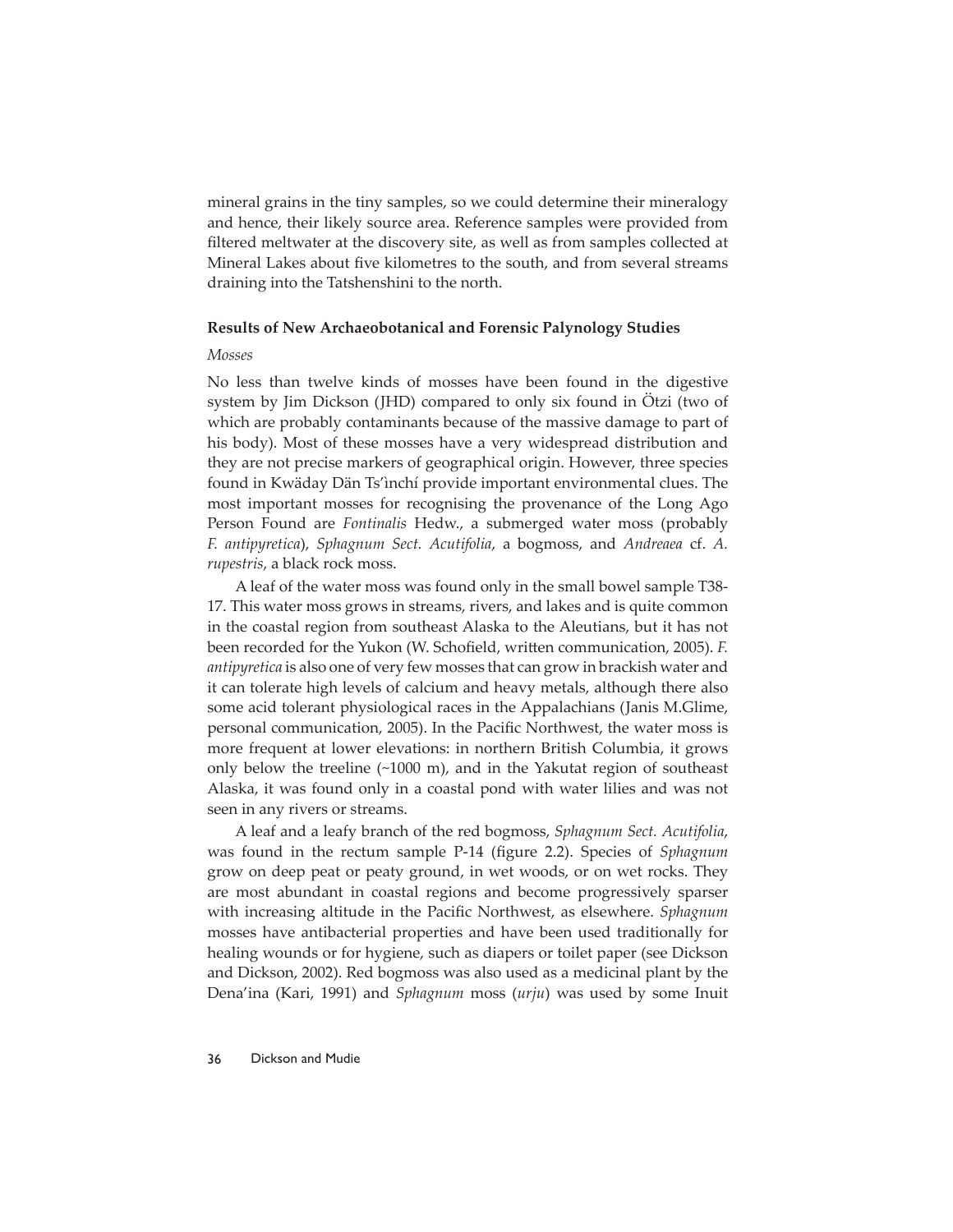for cooking thin slices of meat between hot, flat rocks (E. Tunnuq; cited by Bennett and Rowley, 2004). A leaf of the black rock moss, *Andreaea* cf. *rupestris*  Hedw., was found in one sample from the small bowel (T-38-14). This moss grows only on acidic rocks in exposed areas. Such boulder-sized rocks in the form of glacial erratics occur near the discovery site of the frozen body, and along the Old Mine Road and Stonehouse Creek trails about ten kilometres east and south of the discovery site, respectively.

## *Other Plant Fragments*

Tiny fragments of spirally thickened tissue resembling that in the anthers of *Salicornia perennis* from Glacier Bay have been found in the stomach and colon. A spirally thickened sclereid similar to that of the specialized salt storage cells in *Salicornia* leaves was also found in a faecal sample. A leaf fragment (figure 2.4) of *Nuphar* cf. *N. polysepalum* (water lily) was found in the small bowel (T-39-19). This water lily is a valley plant and indicates a location well below the treeline. Smooth, thick-walled epidermal tissue fragments resembling those of blueberries were found by Petra Mudie (PJM) in the stomach and small bowel, but the identification still awaits validation.

One sample from the small bowel (T38-17) contained a fragment of hardwood charcoal, possibly inhaled while cooking over a small fire of arctic willow or birch wood, or ingested from water containing the ash fallout of large fires common in the spruce-birch forest of the upper Tatshenshini-Alsek basin. Another sample slightly lower in the small colon (T38-24), however, contained fresh softwood fibres with one to two rows of bordered pits, resembling those found in spruce (*Picea*) and larch (*Larix*). The starch and protein-rich cambium and secondary phloem of spruce was eaten fresh or dried by the coastal Aboriginal people (Turner, 1995) and this might explain the occurrence of these uncarbonized wood fibres. Various other unidentified wood and leaf tissues were seen, but no industrial-age combustion particles were found like those reported for the modern Canadian Arctic by Doubleday and Smol (2005).

## *Pollen, Diatoms, and Algal Spores*

Detailed ESEM studies have now been made of five samples from the digestive system of Kwäday Dän Ts'ìnchí, and four samples from the fur robe have been examined (see table 1). The composition of these samples has been compared with that in two snow samples from the discovery site, and with water and sediment samples from the subalpine Mineral Lakes about three hundred metres below the site, water from several creeks draining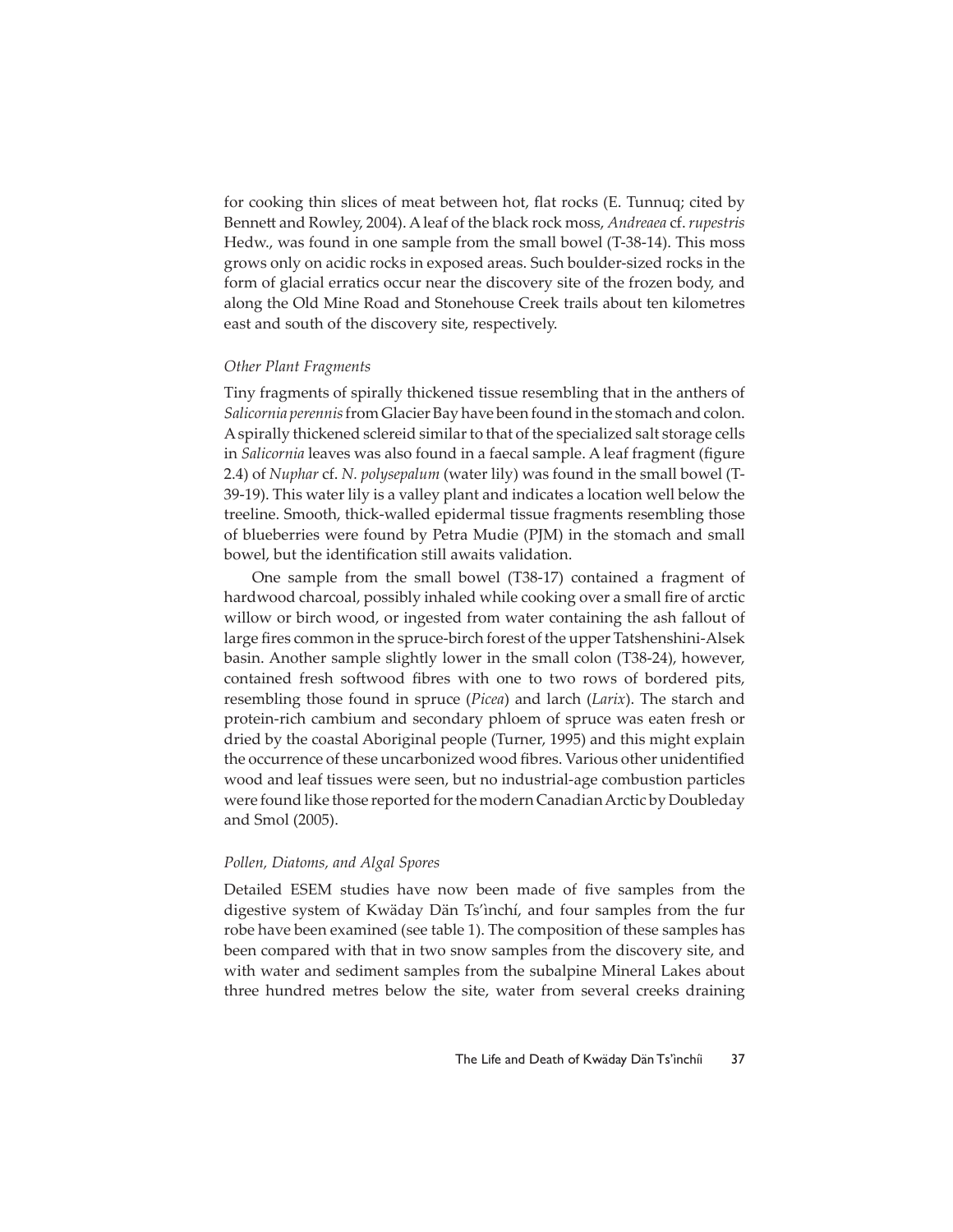into the Tatshenshini River, from saline ponds near the Takhini and Alsek Rivers, and from several salt marshes in southeast Alaska (see table 1). Very little pollen was found in any of the ESEM samples. The largest amount (thirty-five thousand grains per gram) was in the stomach sample where pollen resembling that of *Salicornia perennis* (figure 2.3), the beach asparagus, comprised about 25 percent of the total pollen. The other grains were mainly wind-transported pollen species also common in snow at the site, including *Pinus*, T*suga heterophylla*, *Alnus*, *Betula*, *Artemisia*, and a small grass species (Poaceae). The composition of pollen in the bowel sample and on the robe was similar although less *Salicornia* and no *Artemisia* pollen were found in the intestines, and the pollen was very poorly preserved. The only other ESEM sample with pollen was from the descending colon (T38-46) where a few biscaccate grains (*Picea*, *Pinus*, *Tsuga*) and a *Rubus* species were found.

No diatoms were found in the intestinal samples, but the spores of two chlorophyte algae (figures 2.8 and 2.9), the red snow algae (*Chlamydomonas nivalis*) and *Troschiscia* cf. *T. aspera* (Reinsch) Hansgirg were common in the stomach and upper intestines, along with some smooth spherical chrysophytes. These taxa were also abundant in the snow samples at the discovery site (table 1), along with occasional small pennate and cylindric diatoms. Similar diatoms were found in some samples from the robe, but other robe samples included several larger pennate and cylindrical diatoms like those found in the tidal salt marsh at Groundhog Bay and Swanson Harbour at the south end of the Lynn Canal (see table 1).

A few spiny cysts resembling those of the desmid *Staurastrum sexangulare* (Bulnheim) Lundell were found only in the rectum sample. These are quite different from the *Closterium*-type desmids seen at Mineral Lakes, and the few *Staurastrum* species that have been reported for intertidal areas. Most *Staurastrum* species are restricted to slightly acidic freshwater pond environments, and more fieldwork is required to determine the provenance of the specimens found in Kwäday Dän Ts'ìnchí.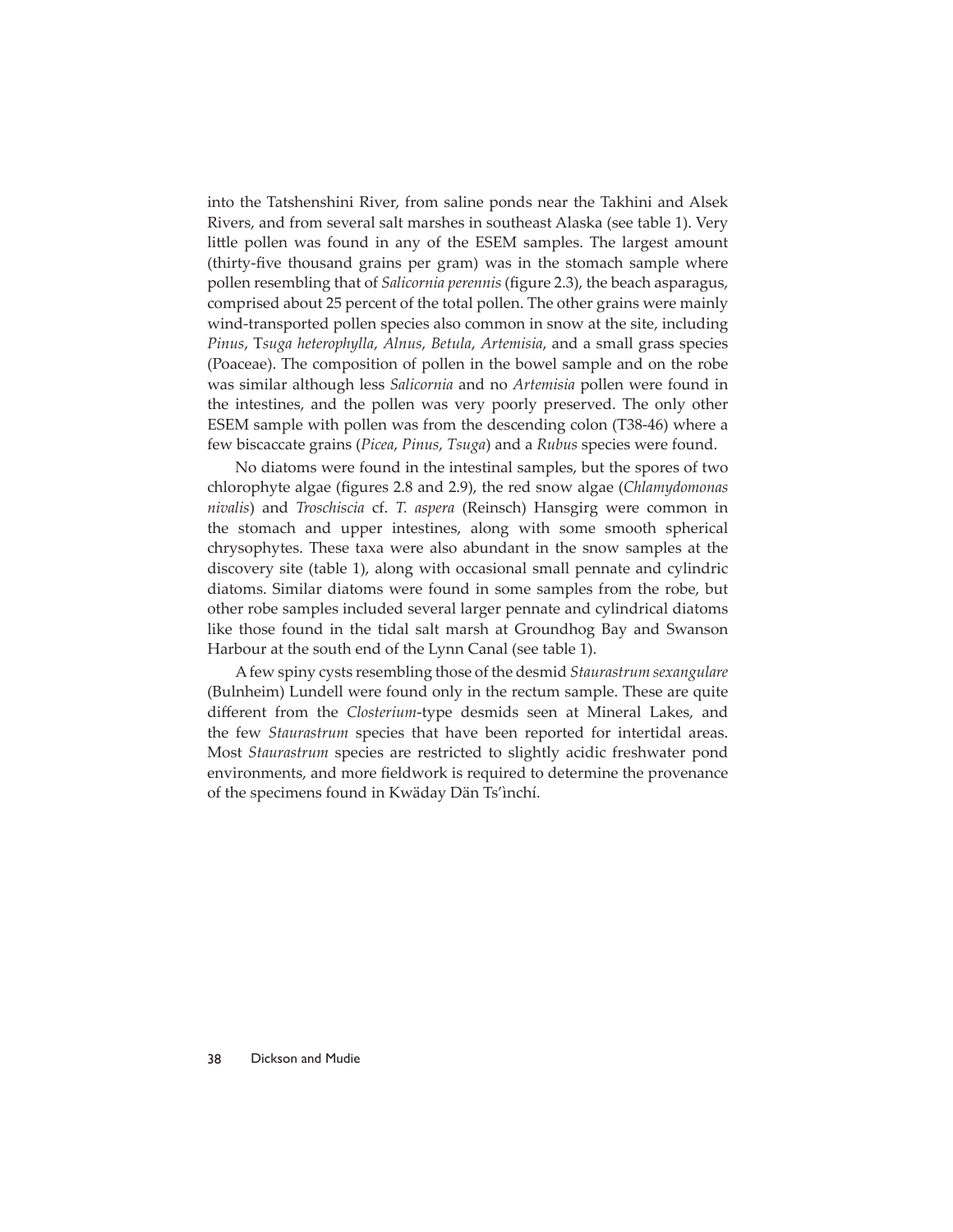**Table 1.** Number of pollen grains and relative abundances of diatoms, snow algae, and microzooplankton found in ESEM samples from the ground squirrel robe, snow at the discovery site, and at inland salt marshes near Whitehorse (Tak1A=Takhini), and in coastal salt marshes near the entrance to Lynn Canal (PleasI = Pleasant Island salt marsh)

|                                           | Robe Samples   |                |                                 |                  |        | <b>Site Snow</b><br>2002 |                   | Inland         | <b>Coastal Salt Marshes</b> |                   |                       |
|-------------------------------------------|----------------|----------------|---------------------------------|------------------|--------|--------------------------|-------------------|----------------|-----------------------------|-------------------|-----------------------|
|                                           |                |                | R28-31 R28-2 R28-34 R28 R23 Red |                  |        |                          | Green             | Tak $ A $      |                             |                   | Pleas I Juneau Hoonah |
| Category: Percent abundances              |                |                |                                 |                  |        |                          |                   |                |                             |                   |                       |
| Centric diatoms<br>$<$ 10 µ               | 20             | 10             | 10                              | 0                | 15     | trace                    | 0                 | 0              | 0                           | I                 | I                     |
| Centric diatoms<br>$10 - 20 \mu$          | $\overline{2}$ | 0              | 5                               | 5                | 5      | trace                    | 0                 | 0              | 0                           | 0                 | trace                 |
| Centric diatoms<br>$>20 \mu$              | 0              | 0              | 0                               | 0                | 0      | 0                        | 0                 | 0              | 0                           | 2                 | 8                     |
| Pennate diatoms<br>$<$ $10 \mu$           | 15             | 15             | 5                               | 0                | I      | 0                        | 0                 | $\overline{1}$ | < 0.05                      | 2                 | I                     |
| Pennate diatoms<br>$>10 \mu$              | $\overline{2}$ | 5              | 5                               | $\overline{2}$   | 5      | trace                    | 0                 | 0              | 5                           | 5                 | 5                     |
| Other diatoms                             | 3              | $\overline{0}$ | $\overline{2}$                  | L                | 5      | trace                    | 0                 | 0              | 0                           | 0                 | 0                     |
| Chrysophyte-<br>smooth                    | 5              | 5              | T                               | L                | L      | ı                        | trace             | 0              | 0                           | 0                 | 0                     |
| Chrysophyte-<br>spiny                     | 0              | 2              | 0                               | 0                | I      | 5                        | 5                 | 0              | 0                           | 0                 | 0                     |
| Red snow alga                             | I              | 0.5            | 2                               | I                | I      | 30                       | 60                | 0              | 0                           | 0                 | 0                     |
| Trochiscia aspera<br>alga                 | 0              | T              | T                               | L                | 0      | 0                        | 5                 | 0              | 0                           | 0                 | 0                     |
| ?Ostracode                                | 0              | 0              | T                               | 0                | 0      | trace                    | $\mathbf{0}$      | 0              | 0                           | 0                 | 0                     |
| Rhizopod                                  | 0              | 0              | I                               | 0                | 0      | 0                        | 0                 | 0              | 0                           | 0                 | 0                     |
| Pollen: Number of Grains                  |                |                |                                 |                  |        |                          |                   |                |                             |                   |                       |
| Tree/shrub                                |                |                |                                 |                  |        |                          |                   |                |                             |                   |                       |
| Juniper                                   | 0              | 4              | 0                               | L                | I      | I                        | 0                 | 0              | 0                           | 0                 | 0                     |
| Pine                                      | 0              | T              | 0                               | 0                | 4      | 3                        | 0                 | $\mathsf{I}$   | 0                           | 0                 | 0                     |
| Spruce                                    | 0              | 0              | 0                               | 0                | 0      | I                        | 0                 | 0              | 0                           | 0                 | 0                     |
| Mtn. Hemlock                              | 0              | 0              | 0                               | 0                | 0      | T                        | 0                 | 0              | 0                           | 0                 | 0                     |
| Alder                                     | 0              | 0              | 0                               | 0                | 3      | 2                        | 0                 | 0              | 0                           | 0                 | 0                     |
| Willow                                    | 0              | 0              | T                               | 0                | 0      | 0                        | 0                 | 0              | 0                           | 0                 | 0                     |
| cf Douglas Fir                            | 0              | 0              | 0                               | 0                | 4      | I                        | 0                 | 0              | 0                           | 0                 | 0                     |
| Coast Hemlock                             | 0              | 0              | 2                               | 0                | 2      | 2                        | 0                 | 0              | 0                           | I                 | 0                     |
| Dwarf Birch                               | 0              | 0              | 0                               | 0                | I      | I                        | 0                 | 0              | 0                           | 0                 | 0                     |
| Herbs                                     |                |                |                                 |                  |        |                          |                   |                |                             |                   | 0                     |
| Wormwood                                  | 0<br>0         | 0<br>T         | 0<br>0                          | 0<br>0           | 4<br>2 | 0<br>T                   | 0<br>$\mathbf 0$  | 0<br>0         | 0<br>0                      | 0<br>0            | 0                     |
| Mustard                                   |                |                |                                 |                  |        |                          |                   |                |                             |                   |                       |
| Salicornia-type                           | 0              | 0              | I                               | 0                | 4      | 0                        | 0                 | 0              | 0                           | 0                 | 0                     |
| Salicornia rubra                          | 0              | 0              | 0                               | 0                | 0      | 0                        | 0                 | 15             | 0                           | 0                 | 0                     |
| Beach Asparagus                           | 0              | 0              | 0                               | 0                | 0      | 0                        | 0                 | 0              | 30                          | 20                | 30                    |
| Lily                                      | 0              | 0              | 0                               | 0                | I      | 0                        | 0                 | 0              | 0                           | 0                 | 0                     |
| Mtn. Burnet                               | 0              | 0              | 2                               | 0                | 0      | 0                        | 0                 | 0              | 0                           | 0                 | 0                     |
| Unkown<br>Chenopodiaceae<br>Other unknown | 0<br>0         | 0<br>0         | $\mathbf 0$<br>0                | $\mathbf 0$<br>0 | T<br>I | 0<br>2                   | $\mathbf{0}$<br>0 | 0<br>0         | 0<br>0                      | $\mathsf{I}$<br>0 | 0<br>0                |
| species                                   |                |                |                                 |                  |        |                          |                   |                |                             |                   |                       |

The Life and Death of Kwäday Dän Ts'ìnchíi 39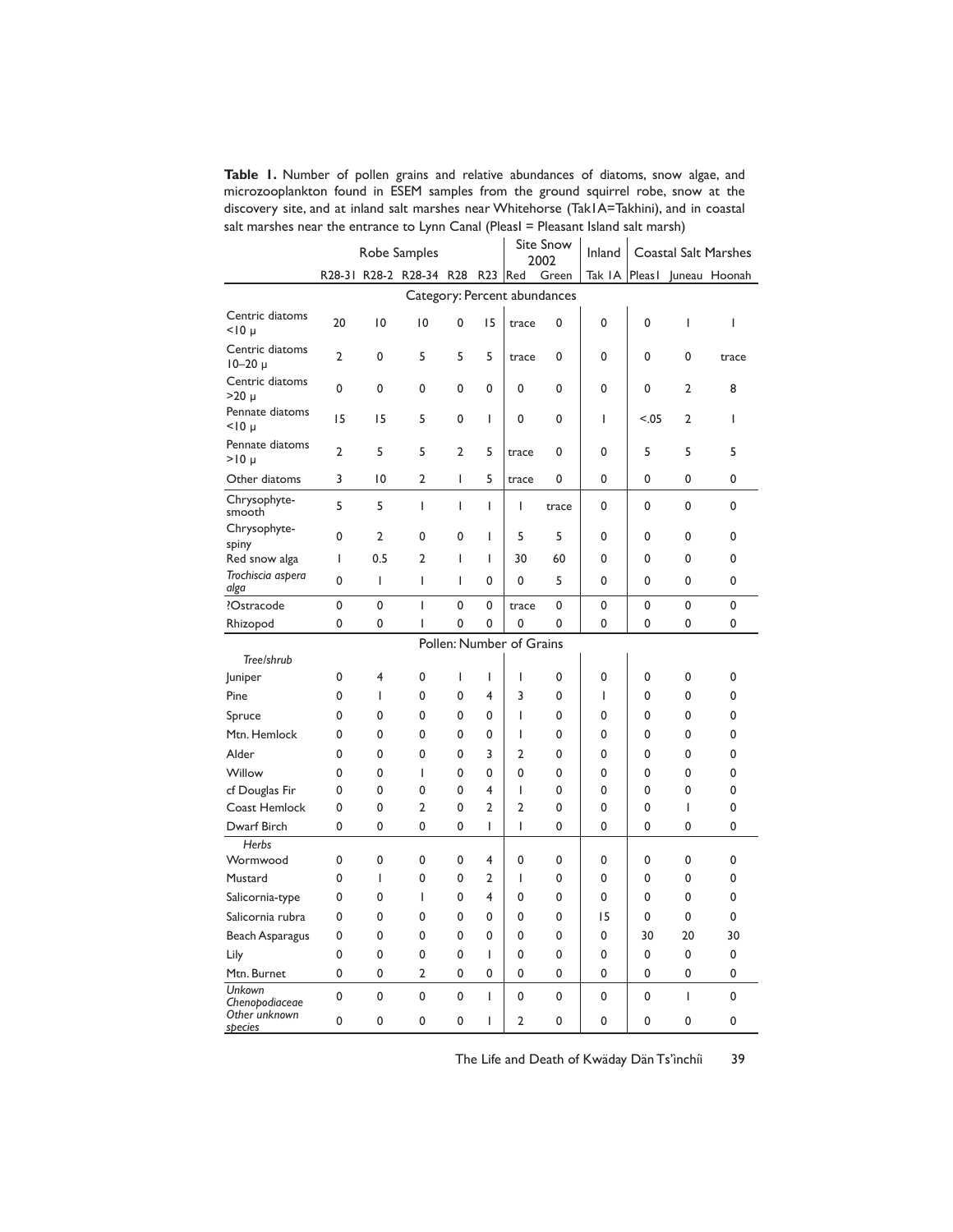## *Animal Remains*

The largest component of most samples from the stomach and intestines consisted of fibres or chunks of proteinaceous substances and fat, either as light oil or as rounded or shapeless fat globs. The stomach sample contained mostly meat chunks with very coarse black striations (about one millimetre wide), along with a few finely striated fibres, cartilaginous ligaments, and small (less than one millimetre) calcareous branched spines. The overall appearance of the very coarsely striated chunks is most similar to that in seal blubber, which is also consistent with the masses of fat found in the chyme. Visually, the finely striated fibres resemble those in a reference sample of Dungeness crab, but the crab fibres tended to remain in sheets in contrast to the single fibres found in the stomach sample. Future work is planned to confirm our initial identification of the stomach meat fragments by use of the more expensive, time-consuming isotopic and DNA fingerprinting techniques.

The meat particles in the proximal duodenum and the ileum consisted of blocky chunks (figure 2.1) with ESEM images showing irregular vertical striation and large amounts of fat globs. These particles most closely resemble the meat fibres in caribou and bison samples studied by ESEM, but they lack evidence of faint striae that characterize skeletal muscle tissue. It is possible that they are from visceral or cardiac muscle tissue. The small bowel, descending colon, and rectum all contain narrow, striated meat fibres that are very similar to those seen in a reference sample of dried salmon from Klukshu.

Other animal remains observed in ESEM images included a threadworm or ice worm in the stomach, two very small tapeworms in the duodenum, and two kinds of tapeworm eggs. One of the egg types is relatively large (more than seventy microns) and resembles the oval eggs of the fish tapeworm (*Diphyllobothrium latum*) that has a freshwater or anadromous fish host. The other kind of tapeworm egg is smaller and rounded (figure 2.1), resembling that of *D. pacificum* which has a marine host (seal or fish).

### *Mineral Grains*

The second-largest component of the residues in the chyme is silt-sized mineral particles that are strongly angular (figure 2.7), indicating their freshly plucked origin in contrast to rounded grains found on beaches or lower reaches of rivers. This angularity tends to confirm their origin as glacier flour and the mineral composition is predominantly alkaline feldspar and biotite, as expected for the metamorphic volcanic rocks of the peaks in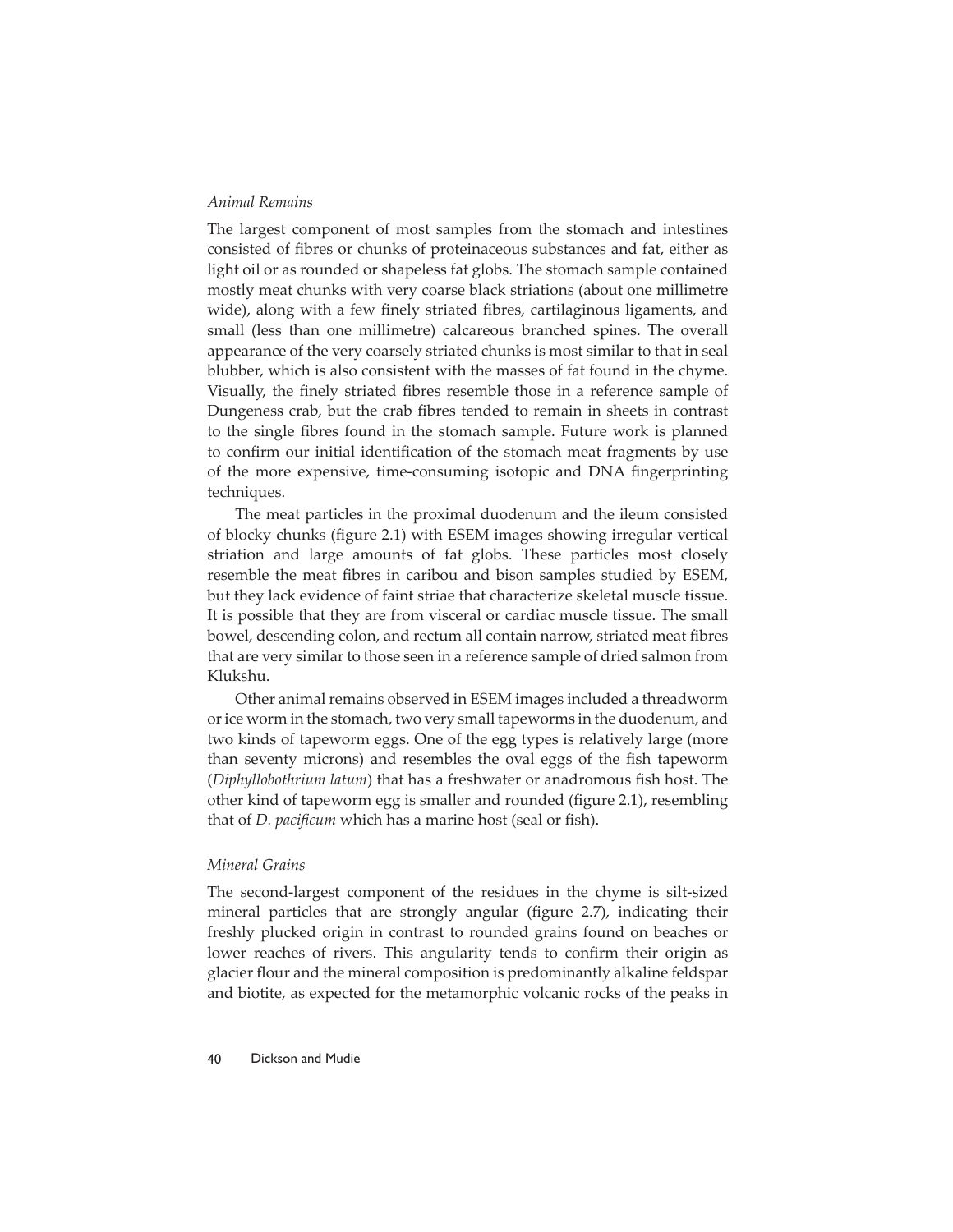the southern St. Elias range. In contrast, the mineral grains in the intestine at the top of the duodenum are rounded and of limestone composition. Similar grains of calcite are found in the small Mineral Lakes about five kilometres south of the Samuel Glacier.





- 2.1. Round tapeworm egg and meat chunk resembling caribou
- 2.2. Leaf of *Sphagnum* Sect.
- 2.3. Pollen of Beach Asparagus, *Salicornia perennis*
- 2.4. Leaf fragment of waterlily, *Nuphar* cf. *N. polysepala*
- 2.5. Fragment of hardwood charcoal
- 2.6. Fresh (non-carbonized) softwood fibre
- 2.7. Angular grain of alkali feldspar
- 2.8. Red snow alga, *Chlamydomonas nivalis*
- 2.9. Chloroccoid snow alga, *Troschiscia* sp.

The Life and Death of Kwäday Dän Ts'inchíi 41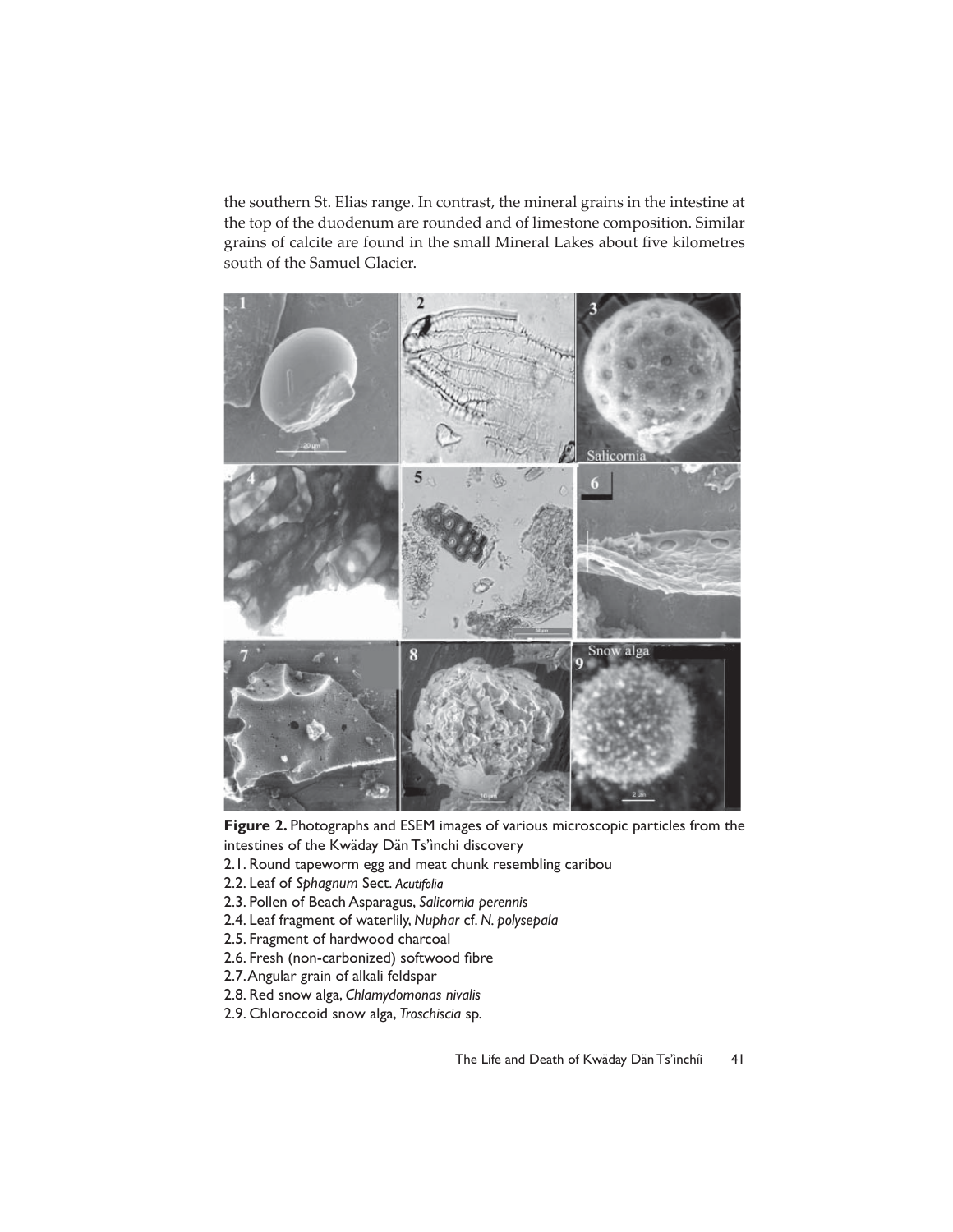Grains from the ileum, small bowel, and descending colon are of mostly alkali feldspar types, but they are not sharply angular and some are of limestone origin. Similar sub-angular grains can be found in water from Alsek Lake and in the delta of the Towagh River where it joins the Tatshenshini. However, the water-borne grains from the Tatshenshini-Alsek basin are mostly alkaline hornblendes, with a high magnesium and iron content. No grains of this composition have yet been found in the intestinal sample. It is, therefore, more likely that the grains in the intestines were from rivers flowing through the Chilkat basin where limestone and muddy sandstones are common (Conner and O'Hare, 1988). In 2005, we also collected water samples from the Chilkat River and many of the streams that drain into its basin from the Samuel Glacier. Field tests with litmus paper showed that most of these waters were slightly alkali, as expected for bedrock of carbonate origin. A prevalence of limestone in the Chilkat drainage basin was also suggested by the scarcity of acid-loving mosses, such as bogmoss, on the southern slopes between the discovery site and the Haines Highway. The very small sample from the bowel contained only framboidal pyrites. These minerals are commonly found in the dysoxic soils of poorly drained salt marshes, but it is currently not known if they can also be formed *in situ* within the lower colon and bowel.

## **Synthesis of New Data: The Meals of the Last Three Days**

## *Stomach Chyme: The Final Hours*

It is clear that the last meal of Kwäday Dän Ts'inchí included a lot of fatty meat (the striped chyme of unknown origin) and a smaller amount of a marine crustacean, possibly a crab. The presence of *Salicornia perennis* pollen and anther fragments indicates that he also ate some beach asparagus. Other plant tissue looks like that of blueberry, but it is possibly from some other kind of dried fruit as was commonly carried on long journeys (see Mudie et al., 2005). The very common presence of angular feldspar and quartz grains, together with snow algae, indicate that the meal was probably washed down with meltwater gathered from the edge of the glacier.

## *Proximal Duodenum: Three to Four Hours Earlier*

The duodenum sample was small and contained mainly irregular fatty globs and meat fibres resembling those of the bison reference sample. No pollen or plant tissues were present in this sample. One very small tapeworm was found, both in a state of disintegration although there were many elongate tapeworm eggs present. The few silt-sized grains were calcites, indicating a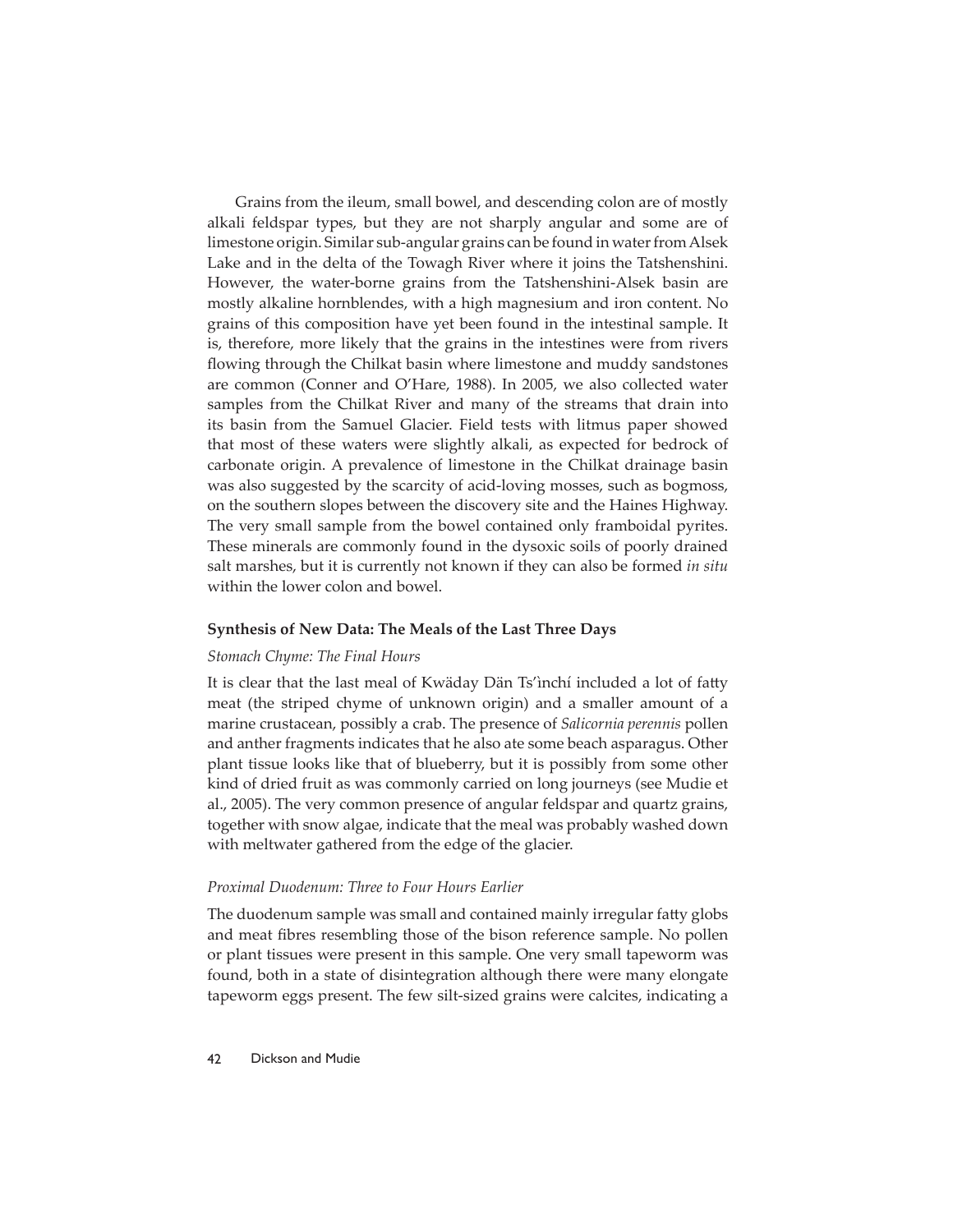totally different source of drinking water than for the last meal on the glacier, and indicating an area of limestone bedrock. One of the grains was wellrounded and chalky; the other was a delicate flock of small sparry crystals, indicating a very quiet depositional environment as in a small lake or karst sinkhole.

## *Distal Ileum: Six to Seven Hours Earlier*

This sample also consisted predominantly of vertically striated meat chunks and fibres, along with fat globs. There were also a few animal hairs in this sample, but no recognizable plant tissues and only one grain of coastal hemlock (*Tsuga heterophylla*) pollen, which could have been blown inland from the coast. The sample contained many medium-sized (five to ten microns) chrysophytes or *Troschiscia* spp. with scaly surfaces, and the subangular silt grains of quartz or alkali feldspar indicate that the water was obtained from a different source than the previous (earlier) meal, as described below.

## *Small Bowel: About Ten to Twenty-two Hours Earlier*

Again, most of this sample consisted of meat fibres. These were well striated muscle fibres like the narrow fibres of salmon found in the reference sample from Klukshu. Unidentified plant epidermal tissue, coiled fibres, and a few fibres with two rows of bordered pits indicate that some plant food was eaten at this meal, including uncarbonized tissues of a softwood such as spruce or larch. One of the light microscope samples (JHD) contained the *Fontinalis* moss fragment, indicating a location well below the alpine zone. The siltsized minerals were all subangular or subrounded, and included a mixed assemblage of alkali feldspars, quartz, and calcite.

## *Descending Colon: One Day Earlier*

The meat fibres in this sample appear to be those of salmon. There are many unidentified, ribbed leaf fragments, as well as bits of plant tissue with large vessels, and numerous coiled fibres like those found in the small bowel. The only pollen grain found in the ESEM sample is a tricolporate grain with numerous small verrucae, resembling that of *Rubus chamaemorus* L., the cloudberry, which is commonly picked in summer by the coastal people of British Columbia (Turner, 1995). This sample also contained a very small, broken spine of a sea urchin, which, in addition to the sea asparagus, may be another clue to a recent coastal contact. The few mineral grains in this sample were subrounded calcite, indicating an origin far upstream in a river flowing through a region of limestone rocks.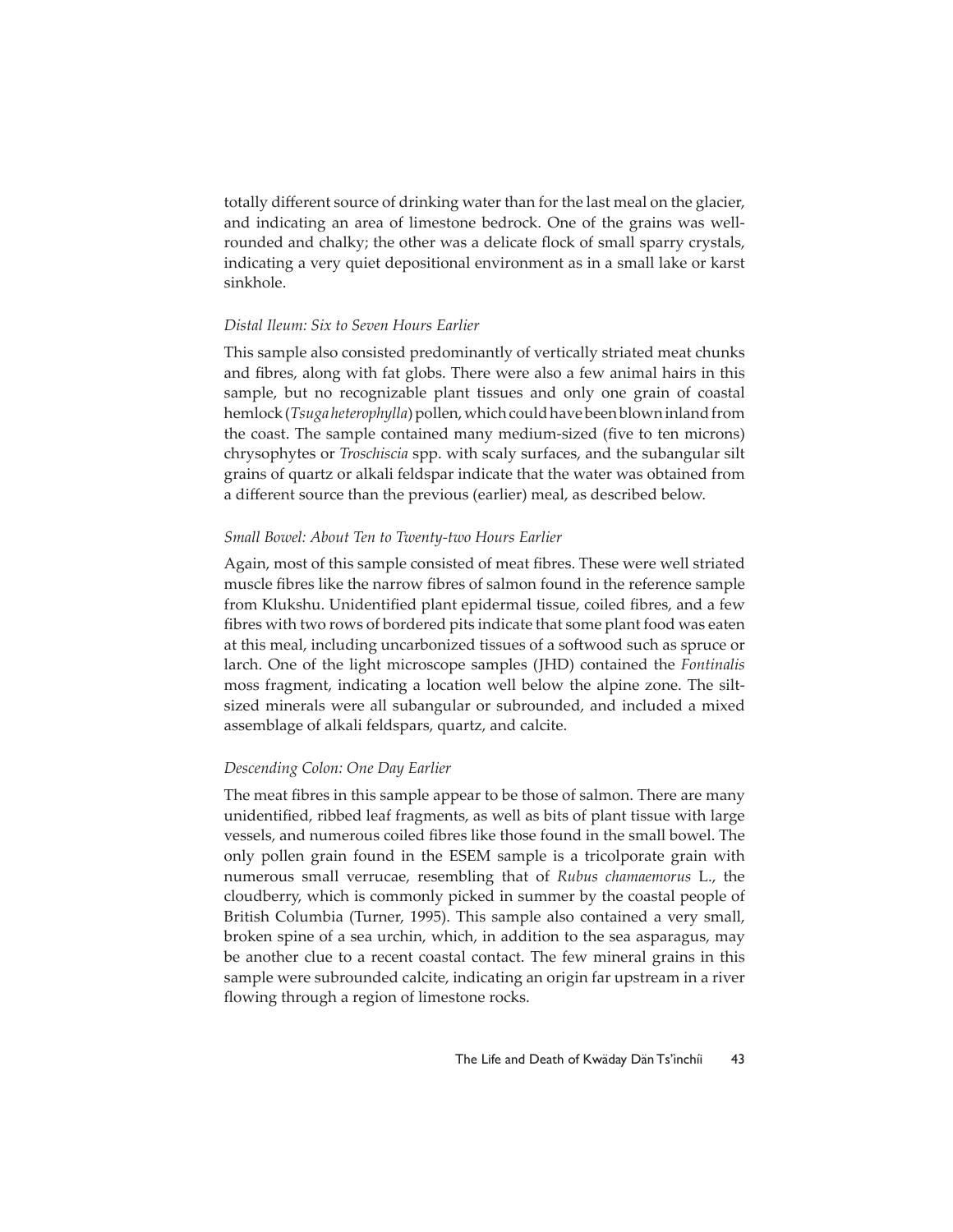## *Rectum: Two to Three Days Earlier*

This sample also contained abundant striated muscle fibres like those found in salmon, and several different kinds of plant fragments including a branch of the red bogmoss with fifteen leaves and spirally thickened tracheids like those of water storage cells in *Salicornia*. Pollen of beach asparagus and a sedge grain were present, in addition to some pine grains that could have been windblown from a long distance. The ESEM and light microscope samples also contained several spiny cysts that are tentatively identified as those of the desmid *Staurastrum sexangulare*. This desmid is usually associated with fresh water, but it was accompanied by two kinds of chrysophytes that are also found in brackish water, and a spherical, multi-plated protist resembling that of a coccolithophorid. The latter group of organisms live only in marine environments. The only mineral grains in this ESEM sample were framboidal pyrites.

## **Discussion**

Because they died while actively pursuing daily life and their remains had not been prepared for burial, Ötzi and Kwäday Dän Ts'ìnchí pose questions different from those arising from frozen burials such as those of the Inuit, the sacrificed Andean children, or the Siberian Pazyryks. What had Kwäday Dän Ts'ìnchí been doing? Had he travelled far and from which direction? What were the events immediately before and after his death? Who were his kin and where was home? Like Ötzi, Kwäday Dän Ts'ìnchí died in a remote mountain-top area so his kinship is uncertain: Did he belong to a coastal people, such as the Tlingit, or to an interior group, such as the Athabaskan Champagne and Aishihik First Nations within whose traditional territory his frozen body was found?

The very high proportion of Chenopodiaceae pollen from the stomach samples is a completely unexpected finding because this family is but a minute element of the plant cover in this area of North America and is absent from local high mountain vegetation. The ESEM studies (Mudie et al., 2005) show that the Chenopod pollen is probably that of *Salicornia perennis*, which appears to have its present northern limit near the south end of Glacier Bay where it grows on mudflats inundated by seawater with a salinity of about 30‰ (Mudie and Dickson, 2005, unpublished report). The flowering time of *S. perennis* also allows us to delimit the season during which Kwäday Dän Ts'inchí made his last journey. Our field observations for 2002 and 2004 show that in the Pacific Northwest region, the beach asparagus blooms from the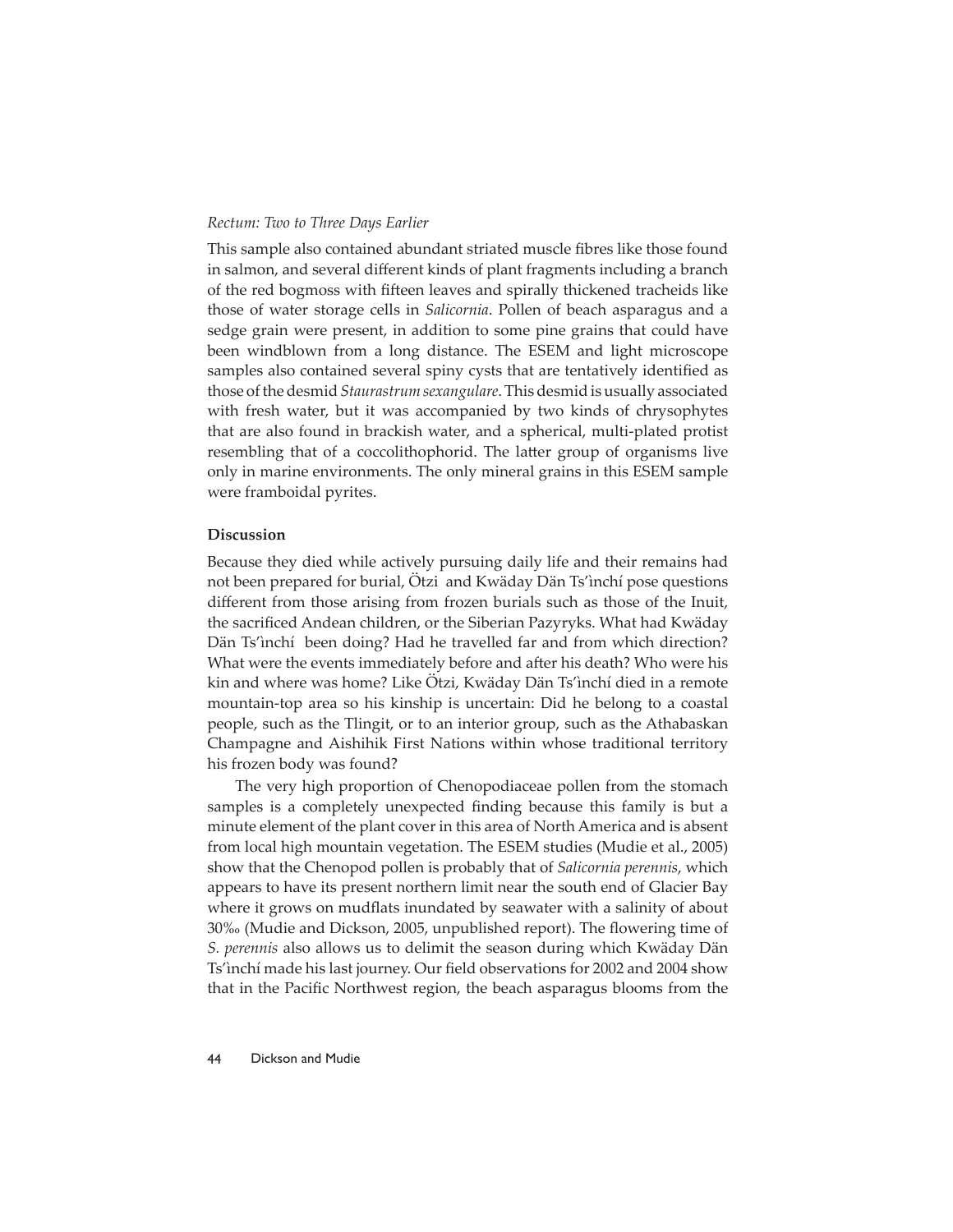last week in July until the end of August. This is also the time of the main chum salmon runs in the Tatshenshini Basin. This clearly pins down the season of travel to late summer. It may also be relevant that, unlike most other salmon species, chum salmon spawn only in the lower reaches of the Tatshenshini-Alsek River, further indicating a coastal connection for the start of the last journey.

So far, no macro-organism from either the gut or the robe is unequivocally indicative of an inland source in the Yukon or British Columbia to the north and east of the site, whereas there are two plants that grow only in the coastal zone: mountain sweet-cicely and mountain hemlock. Both these plants are confined to the coastal zone of heavy-annual-precipitation vegetation and do not occur in the Yukon (Cody, 1996). Mountain hemlock is "characteristic of maritime subalpine forests" (Klinka et al., 1989, 236). For mountain sweetcicely, Hultén (1968, 697) plots the maritime distribution and merely states "woods"; but, along the Alaskan coast from Glacier Bay (Gustavus and Pleasant Island) to Yakutat, it grows close to sea level along woodland edges and cleared trails (JHD and PJM, personal observations). To brush through a stand of *Osmorhiza* plants is to inadvertently gather many fruits on clothing, most of which are soon knocked or shaken off.

Fossil and archaeological deposits and ethnographic observations provide a good record from 6500 BP to the present for the consumption of intertidal shellfish, near-shore fish, salmon, sea mammals, and sea birds by coastal Aboriginals (Hebda and Frederick, 1990). That marine crustaceans were a component of the diet is well documented. Dymytryshyn and Crowhart-Vaughan (1976, 36) quote the 1817–1832 reports of Khlebnikov at Sitka, Alaska: "Among shellfish, there are large crabs here, shrimp, and various sorts of mollusks ... All these types of shellfish are used as food …" Krause (1885, 107) stated of the Tlingit in the Chilkat region that "the principal dish of the day is always fish, boiled, roasted, dried, but never raw. Next in importance is the meat of land and sea mammals, fowl, crabs, squid, shellfish, sea urchins...." This listing of crab for the Chilkat Tlingit is important because in other parts of southeastern Alaska, crab was not a favoured food in prehistoric time (Earlandson and Moss, 2001). There are well-documented ethnographic accounts of ancient trade routes between the coast and the interior (Emmons, 1991), and it was noted that in summer, long-distance travellers ate a light diet of salmon and berries during the day, with a large meal only in the evening (Krause 1885, 135). Swanton (1990), in his accounts of Tlingit myths and texts, also mentions that young men who were trained for mountain climbing carried only a stone axe, staff, flint, and a seal's stomach full of grease. This description rather remarkably fits what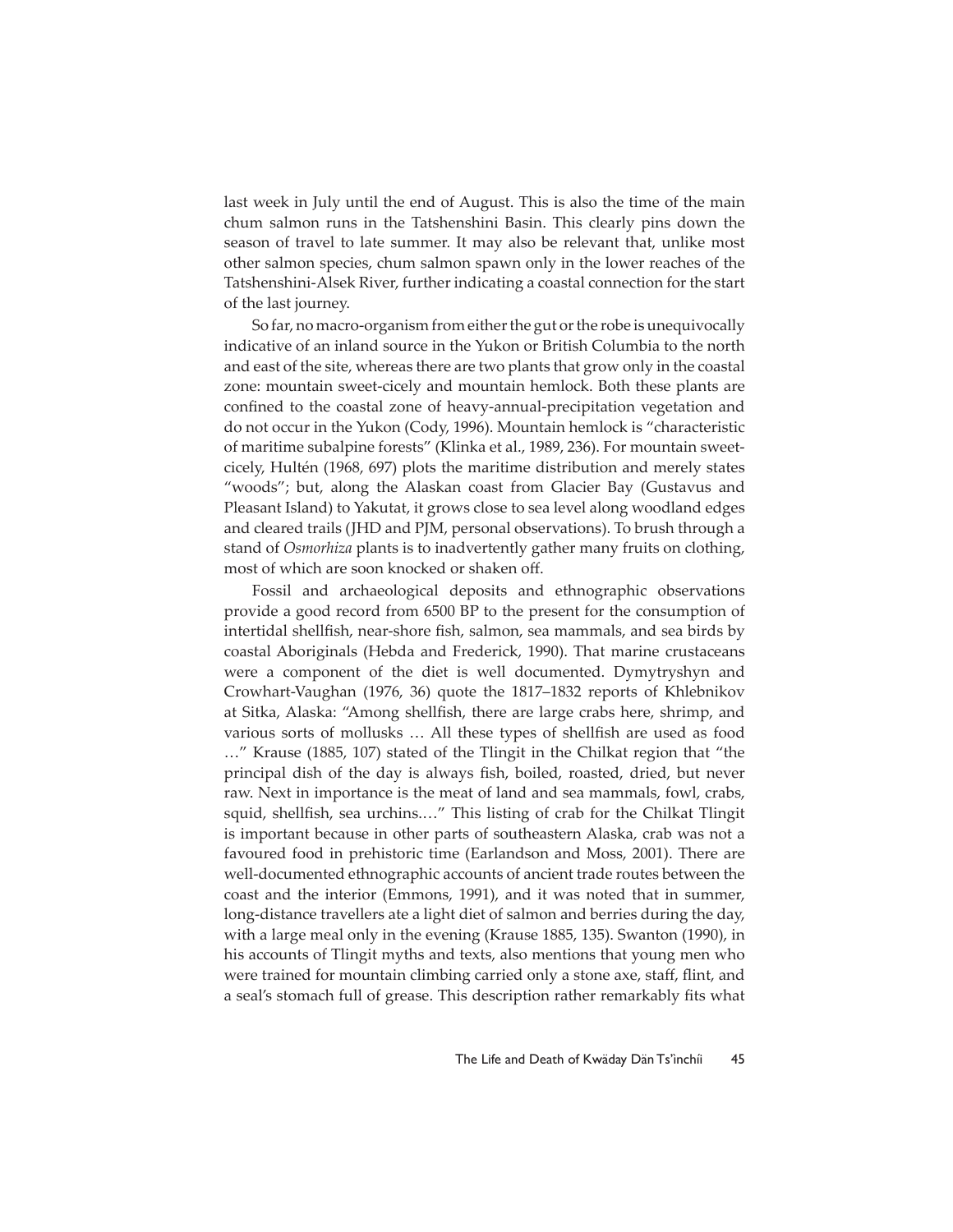we know of Kwäday Dän Ts'ìnchí and the artifacts found near him at the discovery site, particularly with regard to the vast amount of unidentified oily substance present throughout his intestines.

## **Conclusions**

The botanical evidence of the gut contents and the plants from the ground squirrel robe lead to the working hypothesis that Kwäday Dän Ts'ìnchí was in the coastal zone shortly before his death, either travelling overland between coastal fjords or walking from coast to interior, not vice versa. This is further supported by the isotopic evidence of a mainly marine-based diet for Kwäday Dän Ts'ìnchí that shows he probably lived near the coast most of the time prior to visiting the inland region for a few months before his last journey across the glacier. The mineral grains in the intestines also provide important clues to the direction of his last journey. Certainly, if he had started up the steep gradient of O'Conner Creek from the Tatshenshini River to Fault Creek two to three days before the end of his life, it would have been almost impossible for him to avoid drinking the river water containing angular iron-rich (hornblende-type) silt grains, as these waters are milk-coloured from their suspended load of glacial flour.

Our research on the flowering time of beach asparagus in southeast Alaska also clearly places the season of Kwäday Dän Ts'ìnchí's last journey in late summer, thus providing an explanation for why he was lightly dressed, but at the same time raising the question of why he died on that summer journey. One speculative answer might be that he was unexpectedly caught in an unpredictable storm during the time of extreme warm-cold weather variations recorded by Rocky Mountain tree-ring data for the interval from 1418–1500 AD (Luckman and Wilson, 2005). Data from alpine ice patches in southwest Yukon (Farnell et al., 2004) also show that the warm interval from about 970–560 years ago was followed by 500 years of cooling, ending in the start of the Little Ice Age 460 years ago. The extremely good preservation of Kwäday Dän Ts'ìnchí's body and lack of either subaerial desiccation or fat alteration (adipocere) on most of his body (Beattie et al., 2002) testify to the fact that his corpse must have remained covered by snow or ice from the time of death until mid-August 1999. Even in high alpine regions, corpses are devoured by predatory birds within a few hours or days after exposure. It is also known from aerial photographs that the approximately six-metre high ice ridge within which the body lay existed from at least 1948 until 1999 AD (Beattie et al., 2000). During the past six years, however, this ridge has almost disappeared, fully exposing several small nunataks that are now linked by gravel fields to the exposed bedrock ridges around the discovery site. During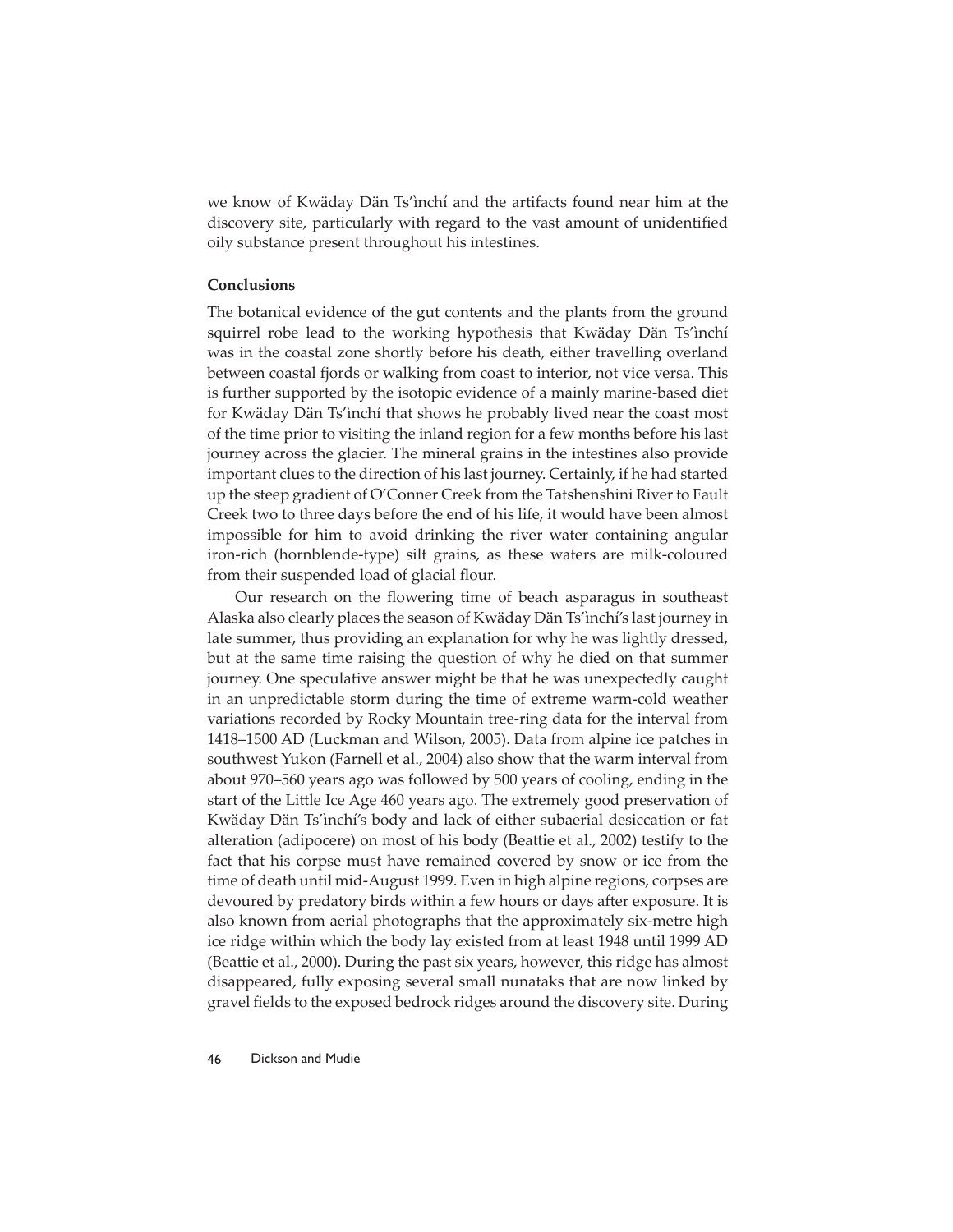just three days, between August 11 and 14, 2005, we also observed about fifty centimetres of melt-out of a bull moose head trapped in the glacier. These new field observations agree with reports that the average rate of thinning of southwest Yukon and northern British Columbian glaciers was 0.52 m/year from 1950 to 1990, increasing to 1.8 m/year from about 1995 to 2001 (www. pc.gc.ca/pn-np/yt/kluane/natcul/natcul3\_E.asp).

If the melting continues at this rate, it will become possible to travel from the Stonehouse Creek tributary of the Chilkat River to the headwater of Parton Creek that joins the upper Tatsenshini River above Dalton Post. It is therefore plausible that the landscape at the start of Kwäday Dän Ts'ìnchí's last journey provided a more open route over the Samuel Glacier between the Chilkat and the Tatshenshini drainage basins, offering a shortcut to travellers or long-distance runners (cf. Mudie et al., 2005). In the few days just before their deaths, both Ötzi and Kwäday Dän Ts'ìnchí must have travelled across vegetation types changing markedly with altitude. These journeys are recorded to some degree in their intestinal contents. The continuation of more detailed examinations of the chyme and the intestinal contents is extremely important because pollen, spores, mineral grains, and other types of analyses may enable not only reconstruction of the routes taken but also of relative timetables. If such detailed results can be achieved, then it will be a first in archaeology and forensic science because hitherto, no ancient frozen bodies have been found in which the internal organs were almost perfectly preserved. For the last days of Kwäday Dän Ts'ìnchí's life it is very clear that he carried seafood, which he must have eaten well away from the coast, probably at high altitude. It is also clear that he enjoyed a healthy mixed diet including both meat and fruit; and possibly the beach asparagus was eaten as a salad food as well as for its source of salt and vitamin C.

Our continued ethnobotanical research and forensic palynology, combined with geological studies of annual climate variations recorded in varved sediments of thermokarst lakes near the discovery site, will continue to address questions about what Kwäday Dän Ts'ìnchí's had been doing on the remote glacier, and why he might have died in the prime of his youth. Already, it is remarkable how the death of this young man has brought the focus of scientific studies to the southwest Yukon, as testified by the 2005 Rapid Landscape Change conference at which papers by Lesleigh Anderson, David Fisher, Brian Luckman, and Wayne Howell all addressed the need to know more about climate variability and its impact on the people of the Pacific Northwest region. The unique three-day diary of food and water sources provided by the frozen body of Kwäday Dän Ts'ìnchí is a most important contribution to the archaeobotanical study of subarctic regions where food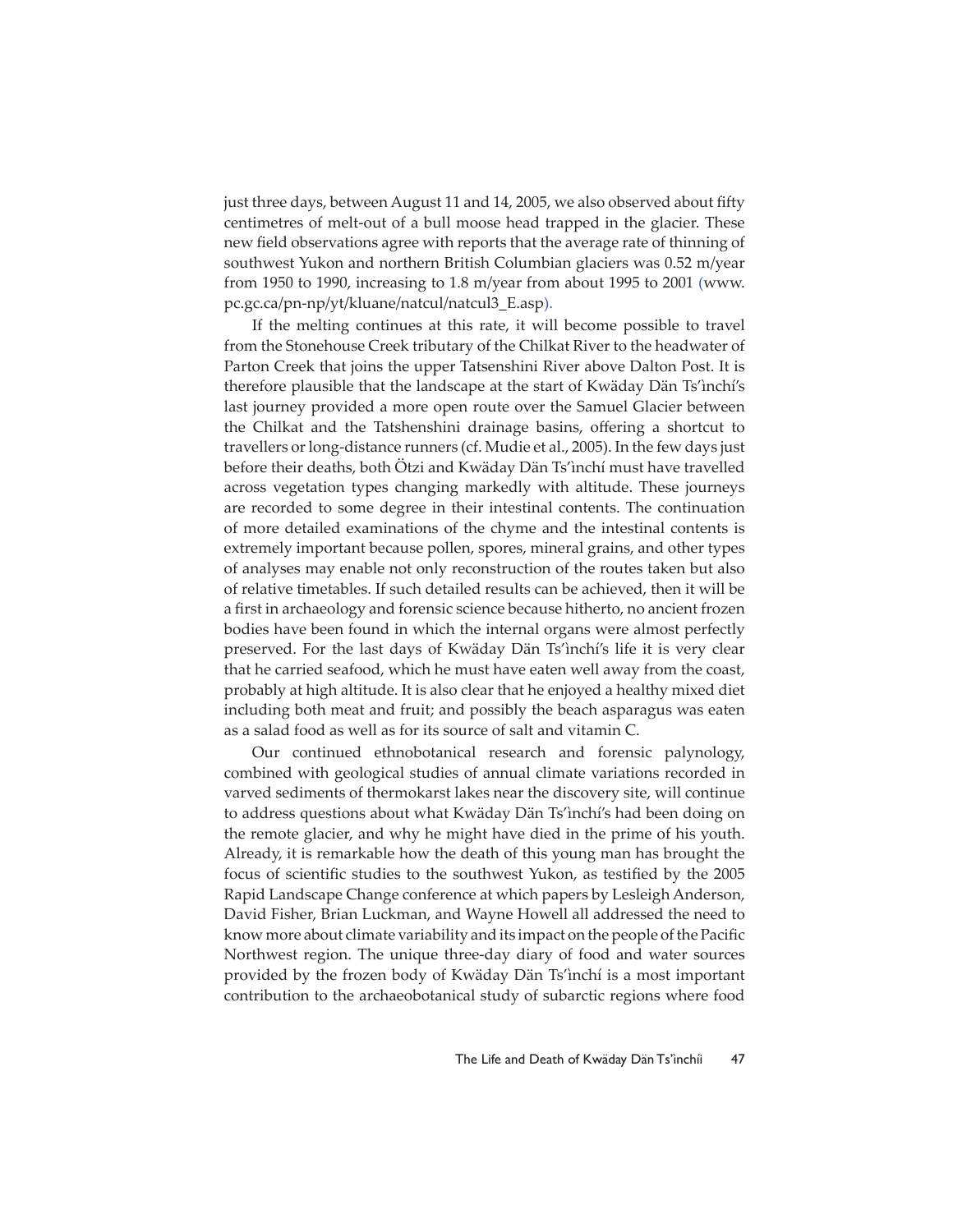remains are not usually well preserved because of the fluctuating climatic conditions.

## **Acknowledgements**

We thank the Champagne and Aishihik First Nations, Sarah Gaunt, and Sheila Greer for making it possible for us to carry out these archaeobotanical and ethnobotanical studies. For funding, we thank the Carnegie Trust for the Universities of Scotland, the Royal Society of London, Wilfred Schofield of the University of British Columbia, Sealaska Heritage Foundation, and Jean Auel. For help in the field, herbarium, or laboratory, and for useful discussions, we are grateful to Alexander Mackie, Kjerstin Mackie, Richard Hebda, Bruce Bennett , Grant Keddie, Olivia Lee, Dorothy Paul, Klaus Oeggl, Wayne Howell, Greg Streveler, Judy Brackel, and Nancy Turner. For skilful operation of the ESEM and EDS, we are indebted to Frank Thomas of the Geological Survey of Canada Atlantic (GSCA). We also thank the anonymous reviewers of our paper for their helpful questions and comments.

## **Authors**

**James H. Dickson** is professor emeritus of environmental and evolutionary biology with the Institute of Biomedical and Life Sciences at the University of Glasgow.

**Petra J. Mudie** is a senior research scientist (emerita) with the Geological Survey of Canada Survey of Canada, Atlantic and honorary research associate with the Institute of Biomedical and Life Sciences at the University of Glasgow.

## **References Cited**

- Beattie, O., Apland, B., Blake, E.W., Cosgrove, J. A., Gaunt, S., Greer, S., Mackie, A. P., Mackie, K.E., Straathof, D., Thorp, V. and Troffe, P. M. 2000. The Kwäday Dän Ts'ìnchí discovery from a glacier in British Columbia. *Canadian Journal of Archaeology* 24:129–147.
- Bennett, J. and Rowley, S. 2004. *Uqalurait: An oral history of Nunavut*. Montreal and Kingston, McGill-Queens University Press, 473 pp.
- Cody, W. J. 2000. *Flora of the Yukon*. Ottawa: NRC Research Press.
- Conner, C. and O'Hare, D. 1988. *Roadside geology of Alaska*. Mountain Press Publishing Company., Missoula, Montana, USA, 250 pp.
- Dickson, C. and Dickson, J.H. 2000. *Plants and people in ancient Scotland*. Stroud: Tempus.
- Dickson, J. H., Oeggl, K. and Handley, L. L. 2003. The Iceman reconsidered. Scientific *American*. 288:60–69.
- Dickson, J. H., Richards, M. P., Hebda, R. J., Mudie, P. J., Beattie, O., Ramsay, S., Turner, N. J., Leighton, B. J., Webster, J. M., Hobsischak, N. R., Anderson, G. S., Troffe, P., Wigen, R. J. 2004. Kwäday Dän Ts'ìnchí, the first ancient body of a man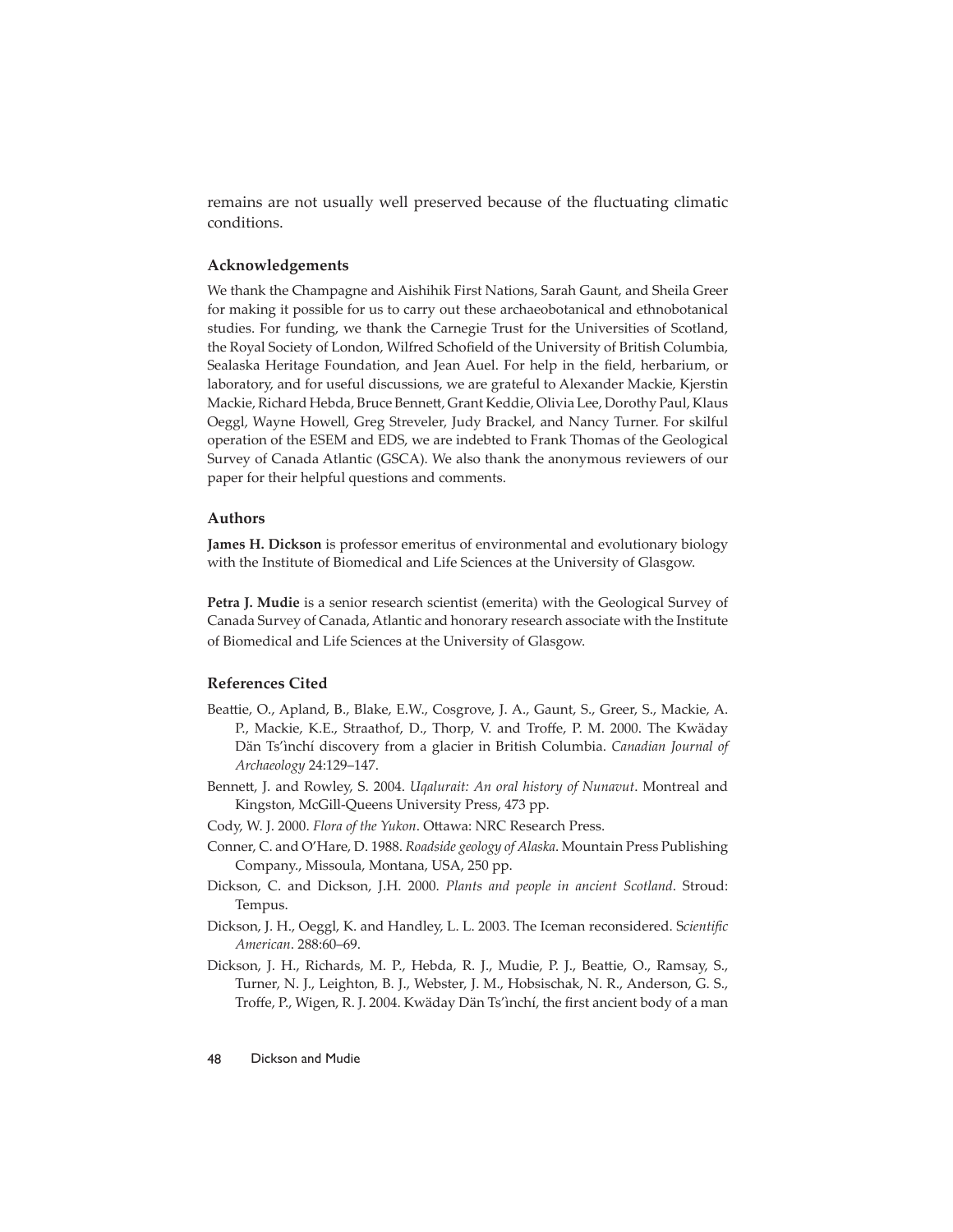from a North American glacier: Reconstructing his last days by intestinal and biomolecular analyses. *The Holocene* 14:481–486.

- Dickson, J. H., Oeggl, K. and Hanley, L. L. 2005. The Iceman reconsidered. Scientific *American* 15:4–13. (Special archaeology issue)
- Dickson, J. H., Hofbauer, W., Porley, R., Schmidl, A., Kofler, W. and Oeggl, K. 2008. Six mosses from the Tyrolean Iceman's alimentary tract and their significance for his ethnobotany and events of his last days. *Vegetation History and Archaeobotany* online.
- Doubleday, N. C. and Smol, J. P. 2005. Atlas and classification scheme of arctic combustion particles suitable for paleoenvironmental work. *Journal of Paleolimnology* 33:393–431.
- Dmytryshin, B. and Crowhart-Vaughan, E. A. P. 1976. *Colonial Russian America Kyrill T. Khlebnikov's Reports 1817–1832*. Portman: Oregon Historical Society.
- Douglas, G. W., Straley, G. B., Meidinger, D. and Pojar, J. 1998. *Illustrated flora of British Columbia*. Victoria: Ministry of Environment. Lands and Parks and Ministry of Forests.
- Earlandson, J. M. and Moss, M. L. 2001. Shellfish feeders, carrion eaters, and the archaeology of aquatic adaptations. *American Antiquity* 66 (3): 413–432.
- Emmons, G.T. 1991. *The Tlingit Indians*. University of Washington Press.
- Faegri, K., and Iversen, J. 1989. *Textbook of pollen analysis*, 4th Edition. Wiley, London.
- Farnell, R., Hare, P. G., Blake, E., Bowyer, V., Schweger, C., Greer, S. and Gotthardt, R. 2004. Multidisciplinary investigations of alpine ice patches in southwest Yukon, Canada: Paleoenvironmental and paleobiological investigations. *Arctic* 57:247–259.
- Glime, J. M . 2005 . Personal communication at jglime@mtu.edu.
- Greer, S., Strand, S. and Mackie, A. 2005. The Kwädày Dän Ts'ìnchi (Long Ago Person Found) discovery: An update. Program and Abstracts, 38<sup>th</sup> Annual Meeting, Canadian Archaeological Association, Nanaimo, May 15, 2005.
- Hebda, R. and Frederick, S. G. 1990. History of marine resources of the Northeast Pacific since the last glaciation. *Transactions of the Royal Society of Canada* 1:319–341.
- Hultén, E. 1968. *Flora of Alaska and neighbouring territories*. Standford University Press.
- Kari, Priscilla Russell. 1991. *Tanaina Plantlore. Dena'ina K'et'una. Fairbanks: An ethnobotany of the Dena'ina Indians of Southcentral Alaska*. Alaska Native Language Center; Alaska Natural History Association; National Park Service, 205 pp.
- Klinka, K., Krajina, V. J. and Scagel, A. M. 1989. *Indicator plants of coastal British Columbia*. Vancouver: UBC Press.
- Krause, A. 1885. *The Tlingit Indians: Results of a trip to the northwest coast of America*  and the Bering Strait. Translated by Erna Gunther, 1956. Seattle: University of Washington Press.